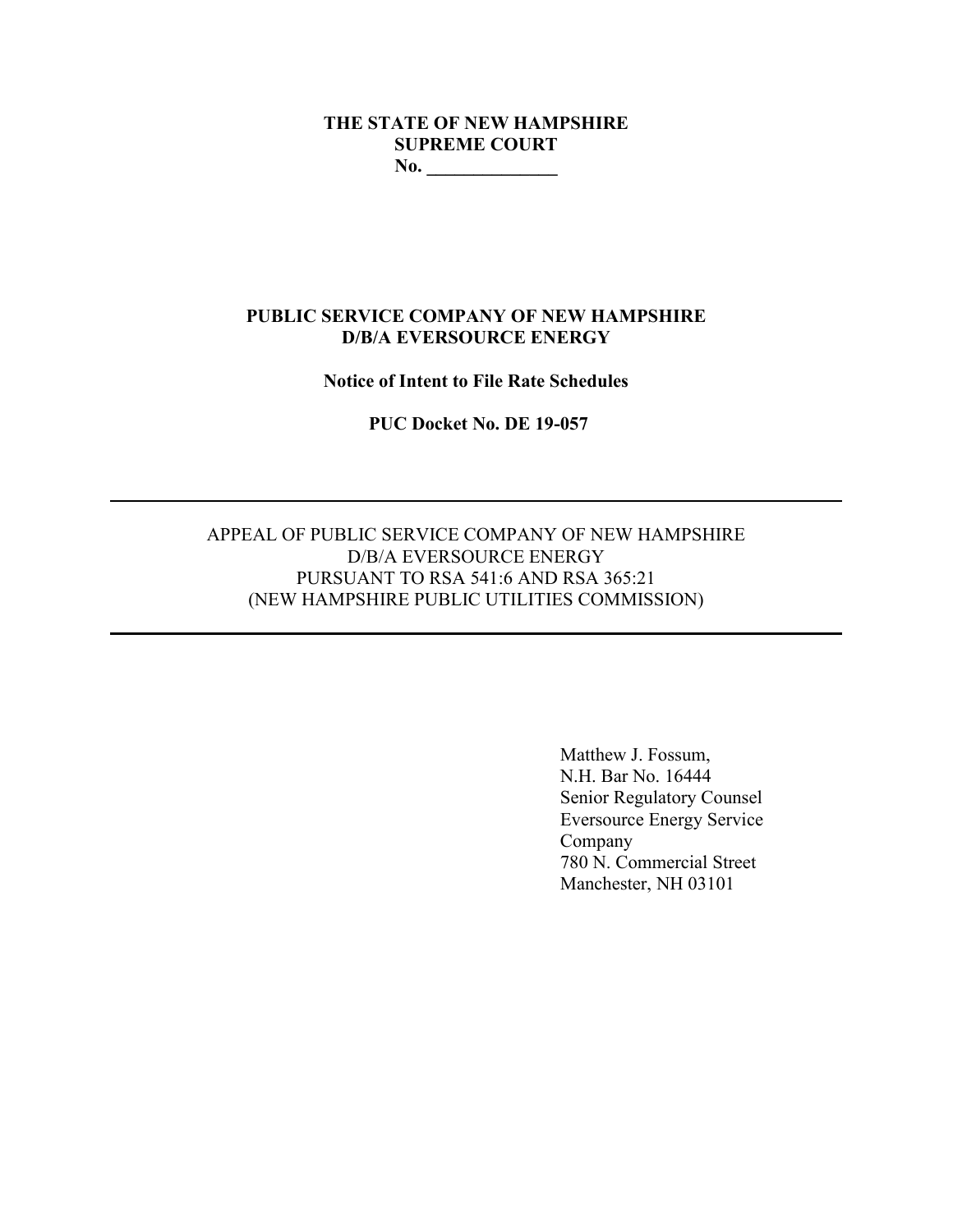# **Contents**

| a.                                                                                                                                                                                                                                                                                                                                                                                                                    |                                                                  |  |
|-----------------------------------------------------------------------------------------------------------------------------------------------------------------------------------------------------------------------------------------------------------------------------------------------------------------------------------------------------------------------------------------------------------------------|------------------------------------------------------------------|--|
|                                                                                                                                                                                                                                                                                                                                                                                                                       | 1.                                                               |  |
| $\mathcal{D}$                                                                                                                                                                                                                                                                                                                                                                                                         |                                                                  |  |
| $h_{\cdot}$                                                                                                                                                                                                                                                                                                                                                                                                           | ADMINISTRATIVE AGENCY'S ORDERS AND FINDINGS SOUGHT TO BE         |  |
| C <sub>1</sub>                                                                                                                                                                                                                                                                                                                                                                                                        |                                                                  |  |
| d.                                                                                                                                                                                                                                                                                                                                                                                                                    | PROVISIONS OF CONSTITUTION, STATUTES, ORDINANCES, RULES AND      |  |
| e.                                                                                                                                                                                                                                                                                                                                                                                                                    | PROVISIONS OF INSURANCE POLICIES, CONTRACTS OR OTHER DOCUMENTS 6 |  |
| f.                                                                                                                                                                                                                                                                                                                                                                                                                    |                                                                  |  |
| g.                                                                                                                                                                                                                                                                                                                                                                                                                    |                                                                  |  |
| A SUBSTANTIAL BASIS EXISTS FOR A DIFFERENCE OF OPINION ON THE<br>$\mathbf{h}$ .<br>CORRECT INTERPRETATION OF STATUTES AND NEW HAMPSHRIE SUPREME<br>COURT PRECEDENT. ACCEPTING THE APPEAL PROVIDES AN OPPORTUNITY TO<br>CORRECT PLAIN ERRORS OF LAW, CORRECTLY INTERTPRET A LAW OF<br>IMPORTANCE TO THE CITIZENS OF NEW HAMPSHIRE, AND CLARIFY AN ISSUE OF<br>GENERAL IMPORTANCE IN THE ADMINISTRATION OF JUSTICE.  17 |                                                                  |  |
| $1_{-}$                                                                                                                                                                                                                                                                                                                                                                                                               |                                                                  |  |
| 2.                                                                                                                                                                                                                                                                                                                                                                                                                    |                                                                  |  |
| $\mathbf{i}$ .                                                                                                                                                                                                                                                                                                                                                                                                        |                                                                  |  |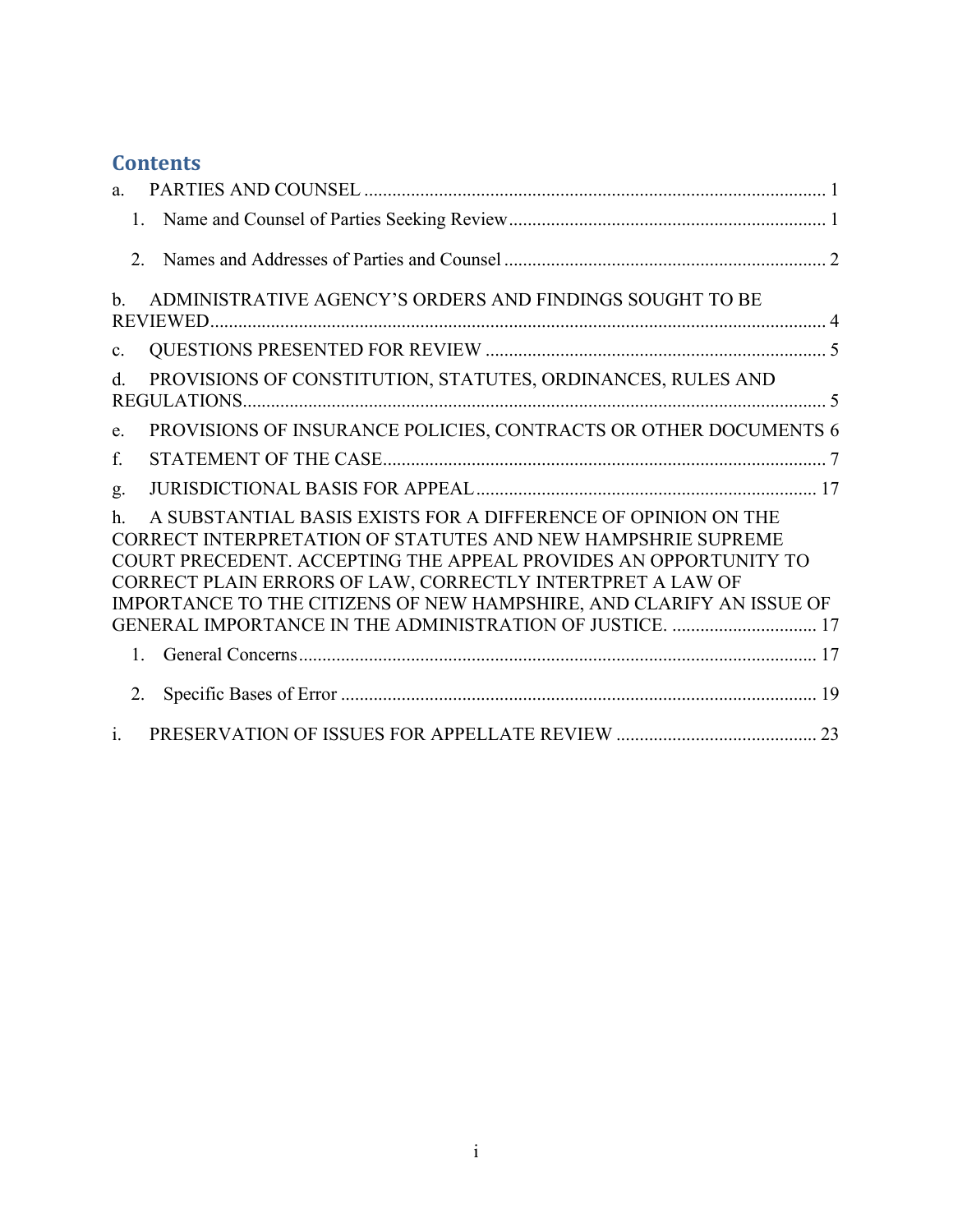Pursuant to RSA 541:6, RSA 365:21 and Supreme Court Rule 10, Public Service

Company of New Hampshire d/b/a Eversource Energy ("Eversource" or the "Company")

appeals to this Court from Order No. 26,504 (the "Order") of the New Hampshire Public Utilities

Commission (the "Commission") dated July 30, 2021 and the Commission's Order on

Reconsideration, Order No. 26,528 dated September 27, 2021. In support of this Petition,

Eversource states as follows:

# **a. PARTIES AND COUNSEL**

#### <span id="page-2-1"></span><span id="page-2-0"></span>**1. Name and Counsel of Parties Seeking Review**

# **Appellants: Counsel:**

Public Service Company of New Hampshire, d/b/a Eversource Energy 780 N. Commercial Street PO Box 330 Manchester, NH 03105-0330

Matthew J. Fossum Bar No. 16444 Senior Regulatory Counsel Eversource Energy 780 N. Commercial Street Manchester, NH 03101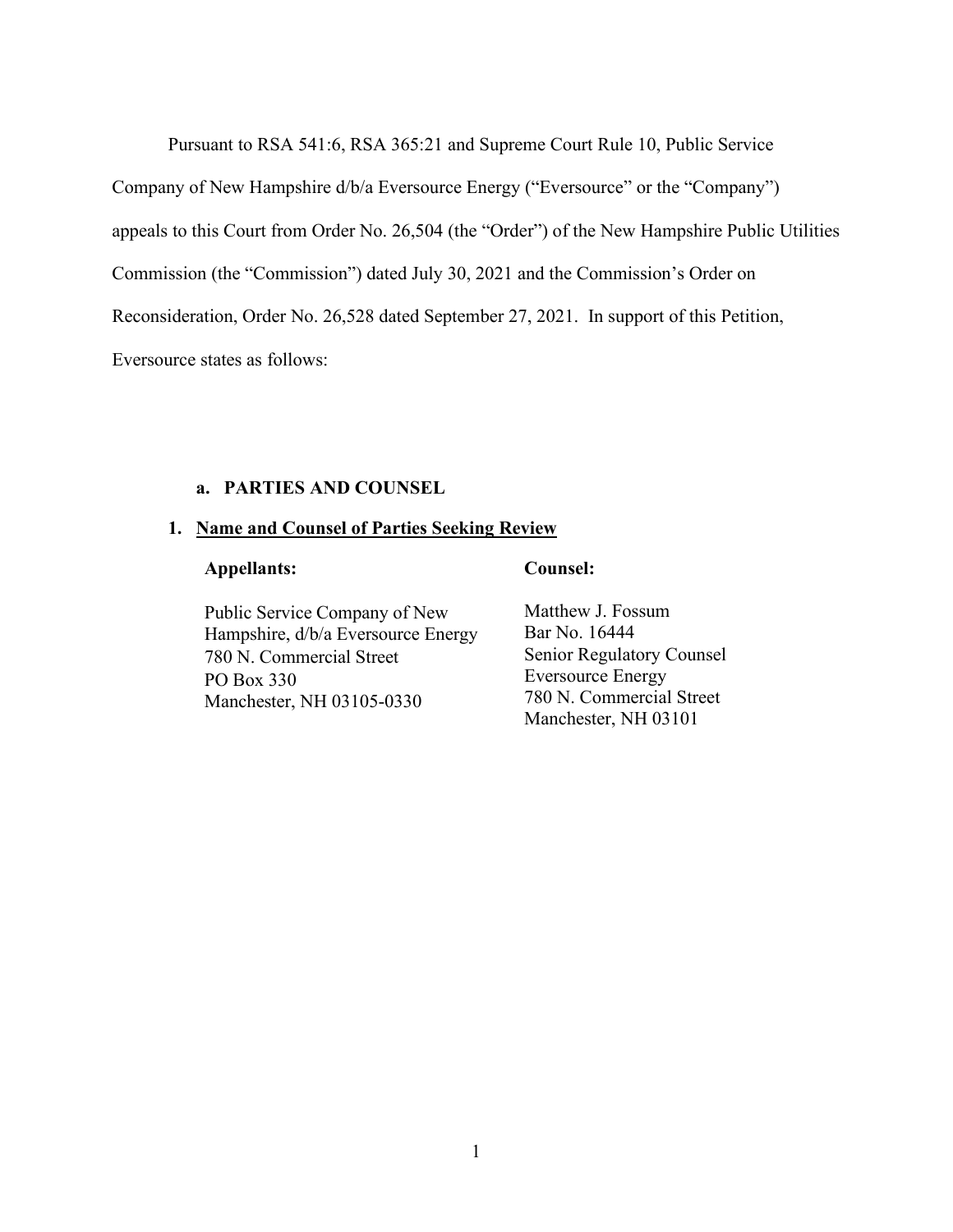#### <span id="page-3-0"></span>**2. Names and Addresses of Parties and Counsel**

AARP New Hampshire 45 S. Main St., Suite 202 Concord, NH 03301

## **Parties: Counsel/Representatives:**

#### **John B. Coffman**

John B. Coffman, LLC 871 Tuxedo Blvd. St. Louis, MO 63119-2044

#### **Joseph G. Donahue**

Preti Flaherty Beliveau & Pachios, LLP PO Box 1058 45 Memorial Circle Augusta, ME 04333-1058

Acadia Center PO Box 583 Rockport, ME 04856

# **Amy Boyd**

Acadia Center PO Box 583 Rockport, ME 04856

ChargePoint, Inc. 254 E. Hacienda Avenue, Campbell, CA 95008

#### **Melissa E. Birchard**

Keyes & Fox, LLP 18 Loudon Rd., Box 1393 Concord NH 03302

Clean Energy New Hampshire 14 Dixon Ave. Concord NH 03301

#### **Elijah D. Emerson**

Primmer Piper Eggleston & Cramer, P.C. 106 Main St Littleton NH 03561-0349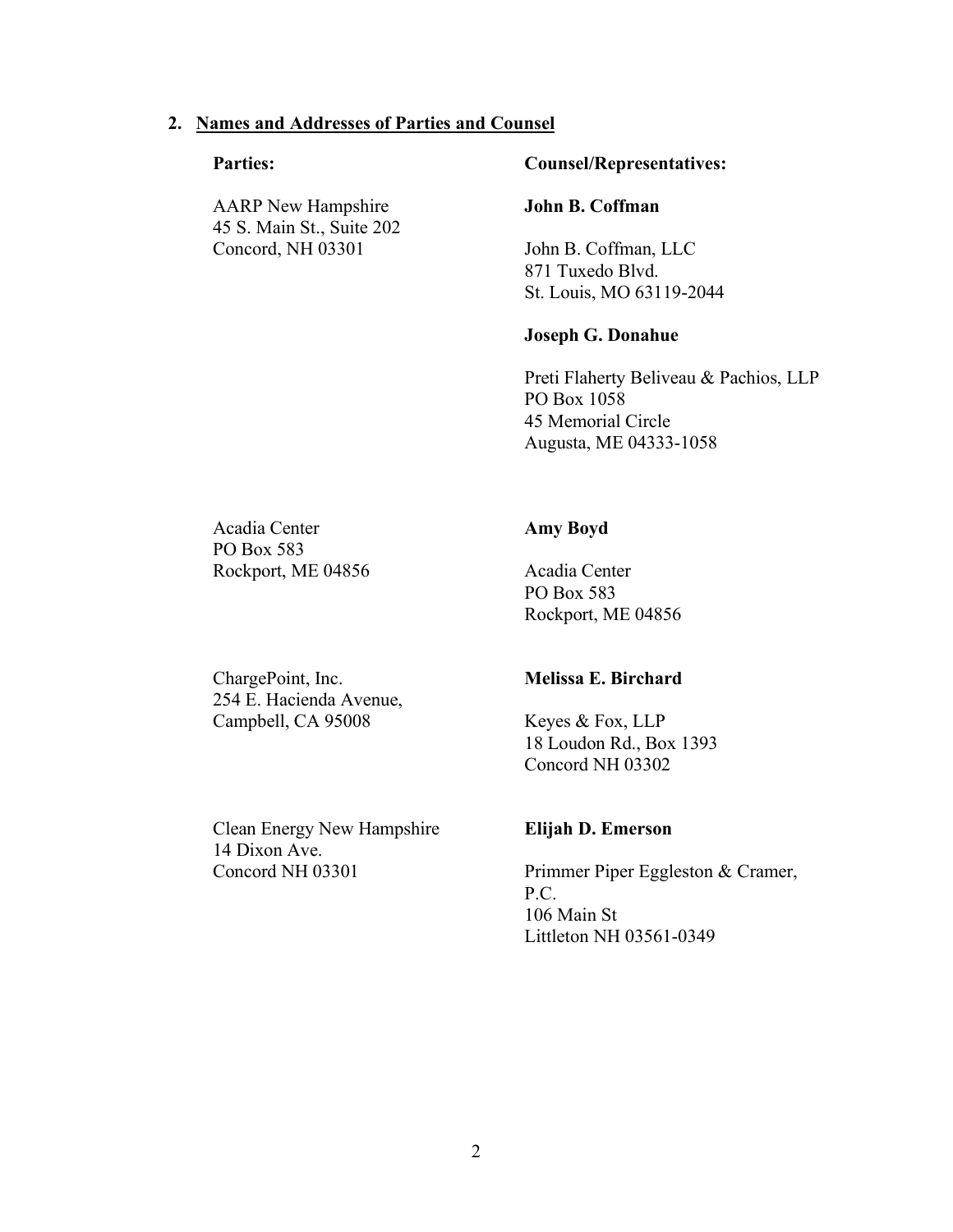New Hampshire Department of Energy 21 South Fruit Street, Suite 10 Concord NH 03301

# **Brian Buckley Paul Dexter**

New Hampshire Department of Energy 21 S. Fruit St., Suite 10 Concord NH 03301

## **Scott Mueller**

16 Conant Rd. Chestnut Hill MA 02467

**Christopher Skoglund**

Environmental Services

New Hampshire Department of

**Rebecca Ohler**

29 Hazen Dr.

New Hampshire Department of Environmental Services 29 Hazen Dr. PO Box 95 Concord NH 03302-0095

New Hampshire Public Utilities Commission 21 South Fruit St., Ste. 10 Concord NH 03301

# **Dianne Martin, Chair**

Concord NH 03301

New Hampshire Public Utilities Commission 21 South Fruit St., Ste. 10 Concord NH 03301

New Hampshire Department of Justice 33 Capitol St. Concord NH 03301

#### **John M. Formella, Attorney General**

New Hampshire Department of Justice 33 Capitol St. Concord NH 03301

Office of Consumer Advocate 21 South Fruit St., Ste. 18 Concord NH 03301

# **Donald M. Kreis**

Office of Consumer Advocate 21 South Fruit St., Ste. 18 Concord, NH 03301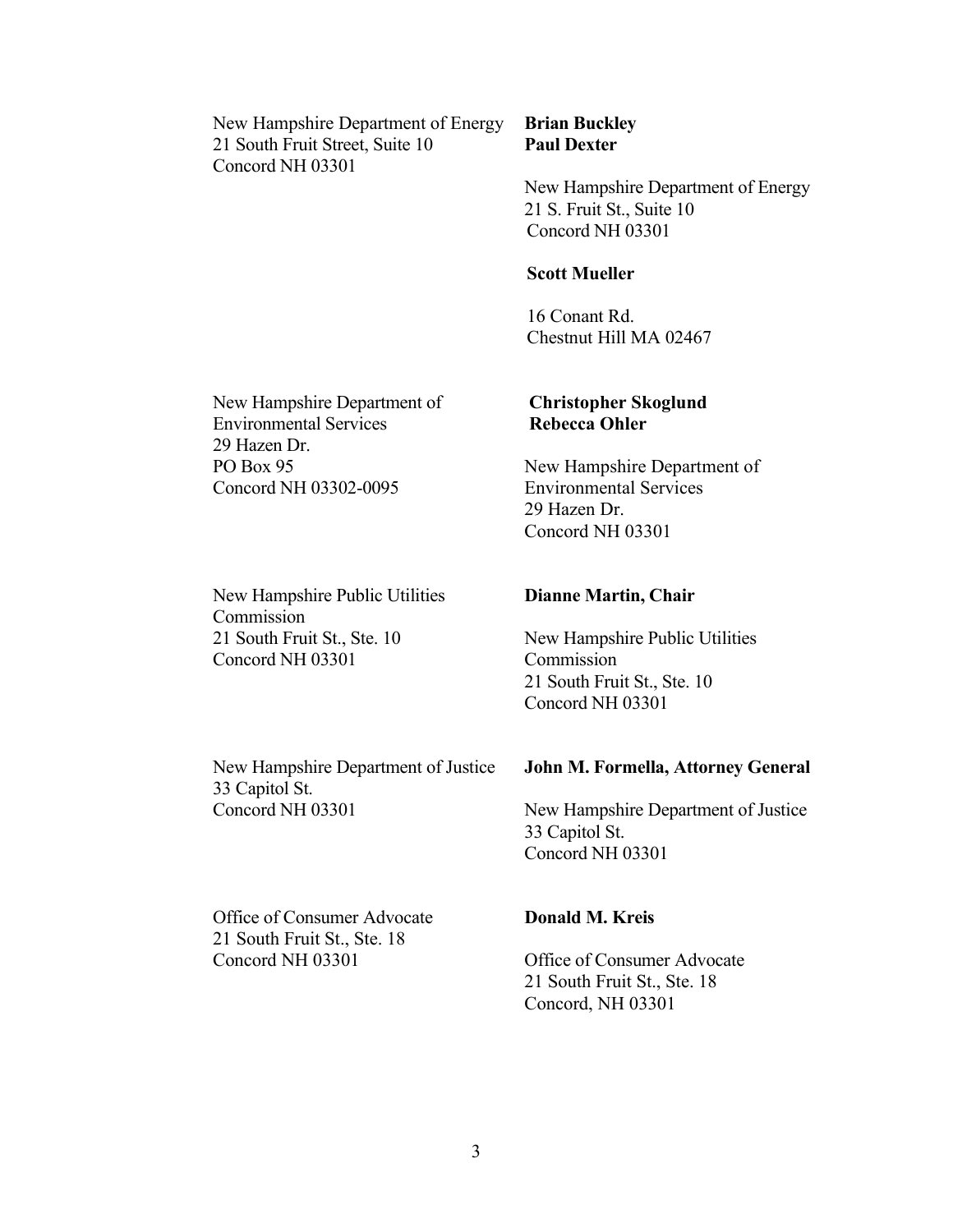The Way Home 241 Spruce Street Manchester NH 03103

#### **Raymond Burke**

New Hampshire Legal Assistance 117 North State St. Concord NH 03301

#### **Stephen Tower**

New Hampshire Legal Assistance 1850 Elm St., Ste. 7 Manchester NH 03104

Wal-Mart, Inc. Sam M. Walton Development Complex 2081 SE 10th Street Bentonville, AR 72716-0550

#### **Melissa M. Horne**

Higgins, Cavanagh & Cooney, LLP 10 Dorrance St., Ste. 400 Providence, RI 02903

# <span id="page-5-0"></span>**b. ADMINISTRATIVE AGENCY'S ORDERS AND FINDINGS SOUGHT TO BE REVIEWED**

Copies of the Order and the Order on Reconsideration and the following documents are

contained in the Appendix filed with this Petition:

Settlement Agreement on Permanent Rates October 9, 2020 Appendix, page 1 Commission Order on Settlement Order No. 26,433 December 15, 2020 Appendix, page 220

Commission Order on First Step Adjustment Order No. 26,439 December 23, 2020 Appendix, page 247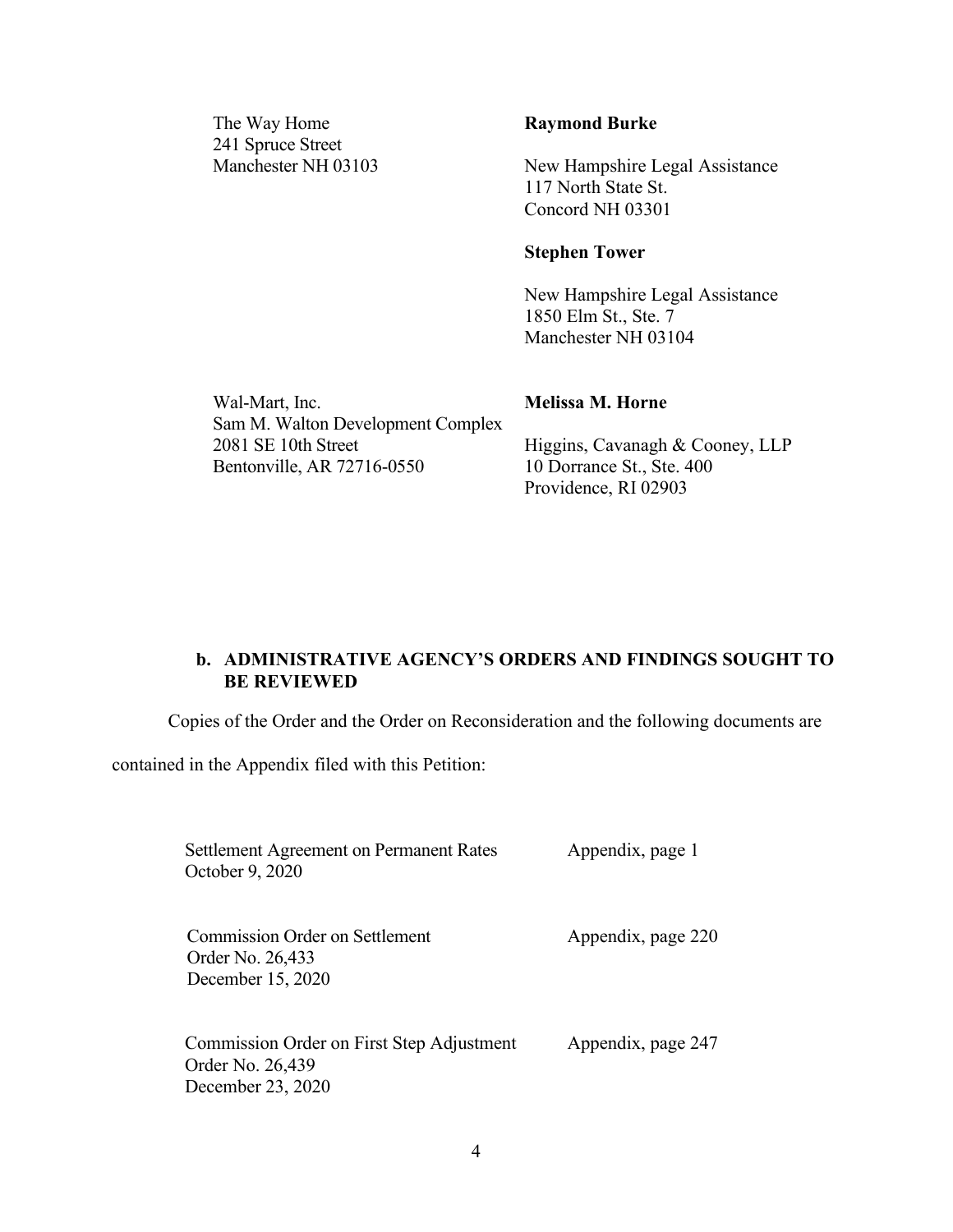| Transcript of Second Step Adjustment Hearing<br>July 19, 2021                                 | Appendix, page 257 |
|-----------------------------------------------------------------------------------------------|--------------------|
| Commission Order on Second Step Adjustment<br>Order No. 26,504 (the "Order")<br>July 30, 2021 | Appendix, page 417 |
| <b>Eversource Energy Motion for Reconsideration</b><br>August 27, 2021                        | Appendix, page 427 |
| NH Department of Energy Response<br>September 2, 2021                                         | Appendix, page 445 |
| <b>Commission Order Denying Reconsideration</b><br>Order No. 26,528<br>September 27, 2021     | Appendix, page 454 |

# **c. QUESTIONS PRESENTED FOR REVIEW**

- <span id="page-6-0"></span>1. Did the Public Utilities Commission act unlawfully when it denied recovery of \$911,000 in costs pertaining to the Pemigewasset Substation as being imprudent without identifying any evidence of imprudence by Eversource?
- 2. Did the Public Utilities Commission act unlawfully when it denied recovery of \$911,000 in costs pertaining to the Pemigewasset Substation as being imprudent without identifying the proper legal standard for prudence and by failing to apply any legal standard in its ruling?

# **d. PROVISIONS OF CONSTITUTION, STATUTES, ORDINANCES, RULES AND REGULATIONS**

<span id="page-6-1"></span>The constitutional provisions, statutes and rules involved in this case are:

Puc 203.25 Appendix, page 463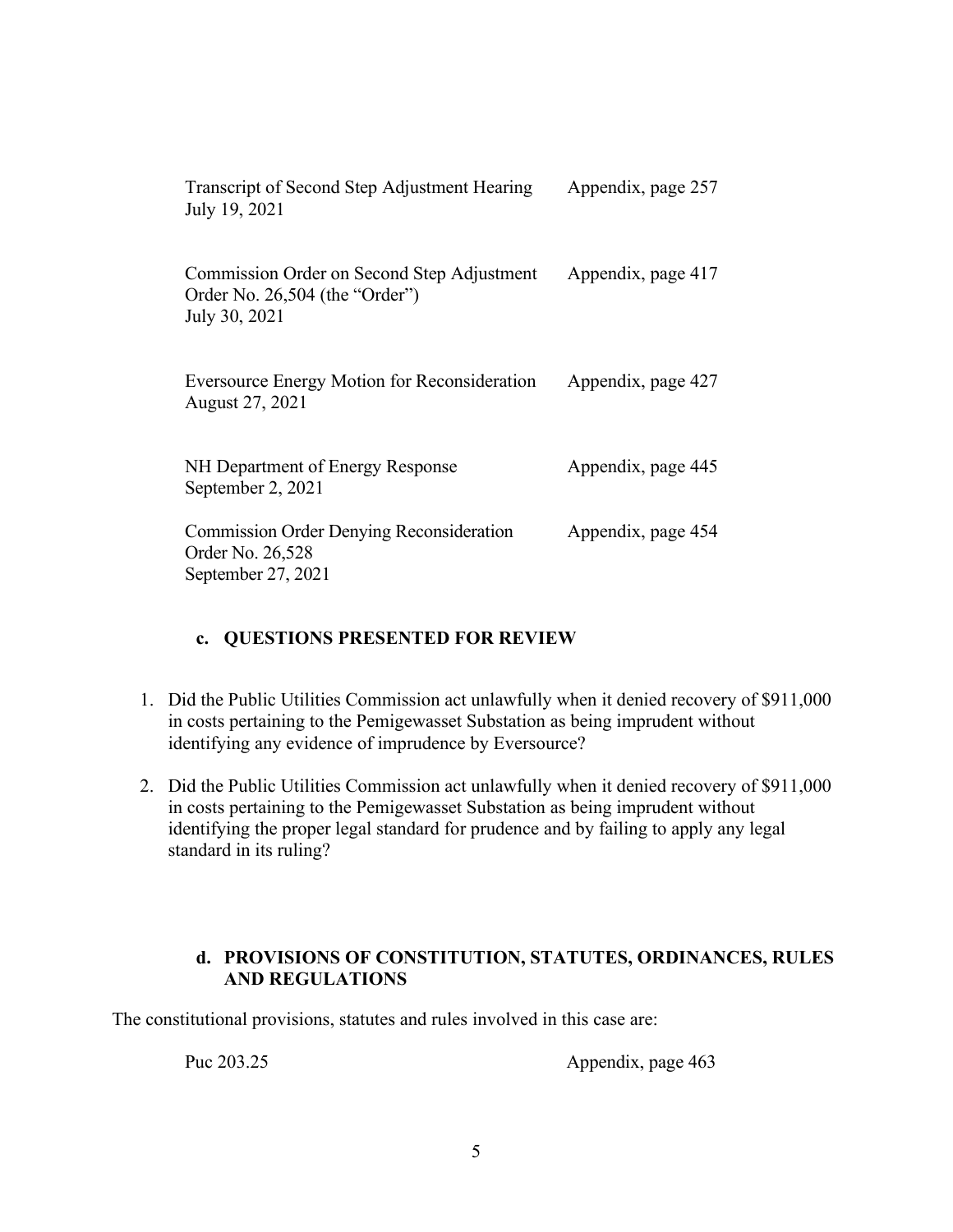| Puc 1604.05  | Appendix, page 463 |
|--------------|--------------------|
| RSA 363:17-b | Appendix, page 464 |
| RSA 363:28   | Appendix, page 465 |
| RSA 378:6    | Appendix, page 466 |
| RSA 378:27   | Appendix, page 467 |
| RSA 541-A:1  | Appendix, page 468 |

# **e. PROVISIONS OF INSURANCE POLICIES, CONTRACTS OR OTHER DOCUMENTS**

<span id="page-7-0"></span>The following documents are contained in the Appendix filed with this Petition:

Order No. 20,503 (June 5, 1992) Appendix, page 470 Order No. 25,565 (August 27, 2013) Appendix, page 480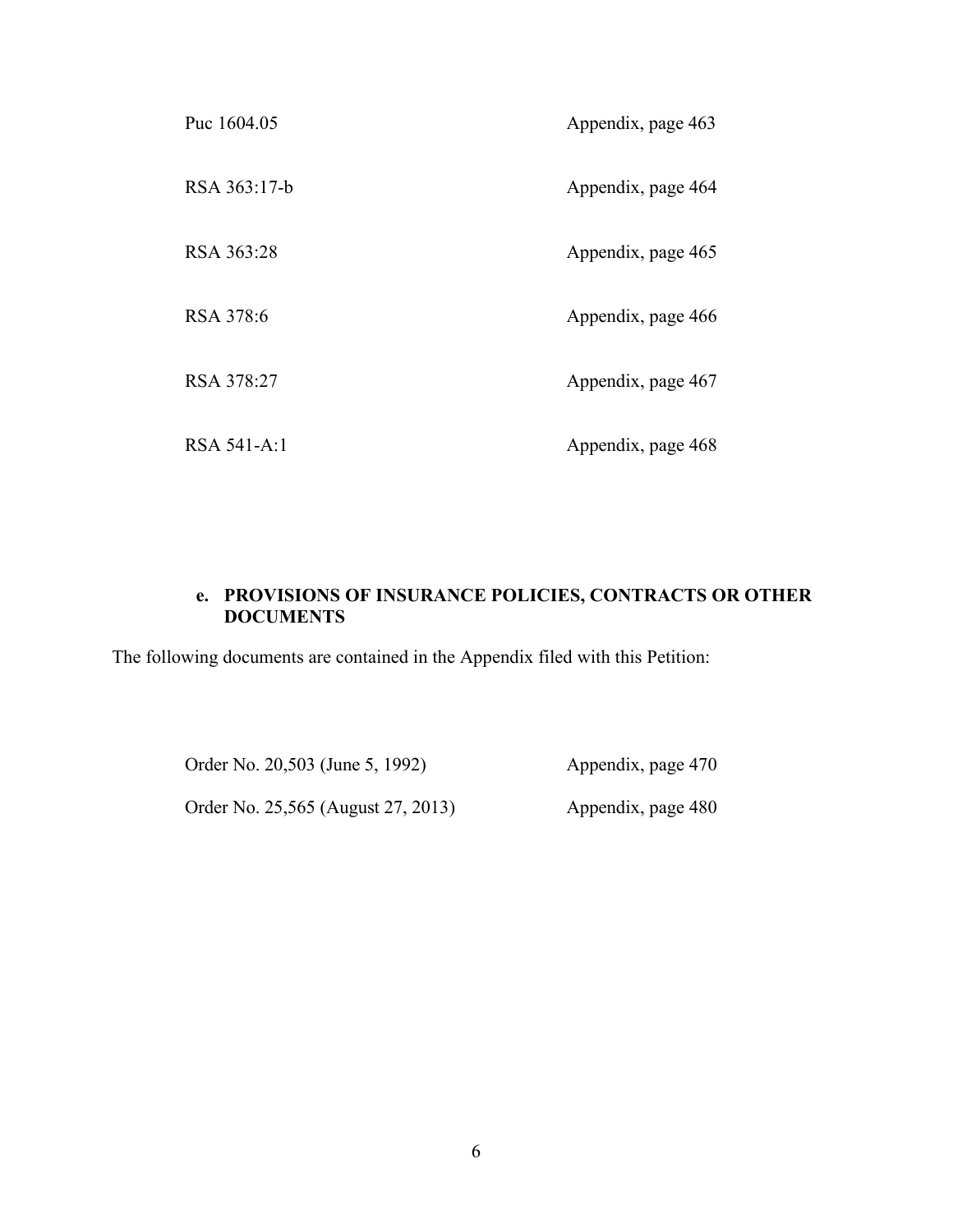#### <span id="page-8-0"></span>**f. STATEMENT OF THE CASE**

#### 1. **Background**

On March 22, 2019, Public Service Company of New Hampshire d/b/a Eversource Energy ("Eversource" or the "Company") filed with the New Hampshire Public Utilities Commission ("Commission") a Notice of Intent to File Rate Schedules pursuant to N.H. Code Admin. Rule Puc 1604.05 pertaining to a request for temporary rates. Pursuant to RSA 378:27, temporary rates are set by the Commission during the time a utility's rate case filing is under review – generally a year – to allow an appropriate opportunity for a utility to earn a reasonable return during the review period and until permanent rates are set. On April 26, 2019, the Company filed with the Commission proposed tariffs and rate schedules, testimony, attachments and other information supporting that temporary rate request. In that submission Eversource sought an increase in temporary rates of approximately \$33 million effective July 1, 2019, pending the Commission's determinations on the Company's permanent rate request. Also on April 26, 2019, the Company filed with the Commission a Notice of Intent to File Rate Schedules pertaining to its request for permanent rates.

On March 25, 2019, the Office of Consumer Advocate ("OCA") filed a letter of participation in the docket pursuant to RSA 363:28. The Commission also granted intervention on various dates to AARP New Hampshire, Acadia Center, ChargePoint, Inc., Clean Energy New Hampshire, the New Hampshire Department of Environmental Services, The Way Home, and Walmart, Inc.<sup>[1](#page-8-1)</sup>

<span id="page-8-1"></span><sup>&</sup>lt;sup>1</sup> Prior to July 1, 2021, the Staff of the Commission was a participant in this proceeding, as it was in essentially all Commission proceedings. Following the enactment of HB 2 in June 2021, as of July 1, 2021 the majority of the staff and responsibilities of the Commission were transferred to the newly-created New Hampshire Department of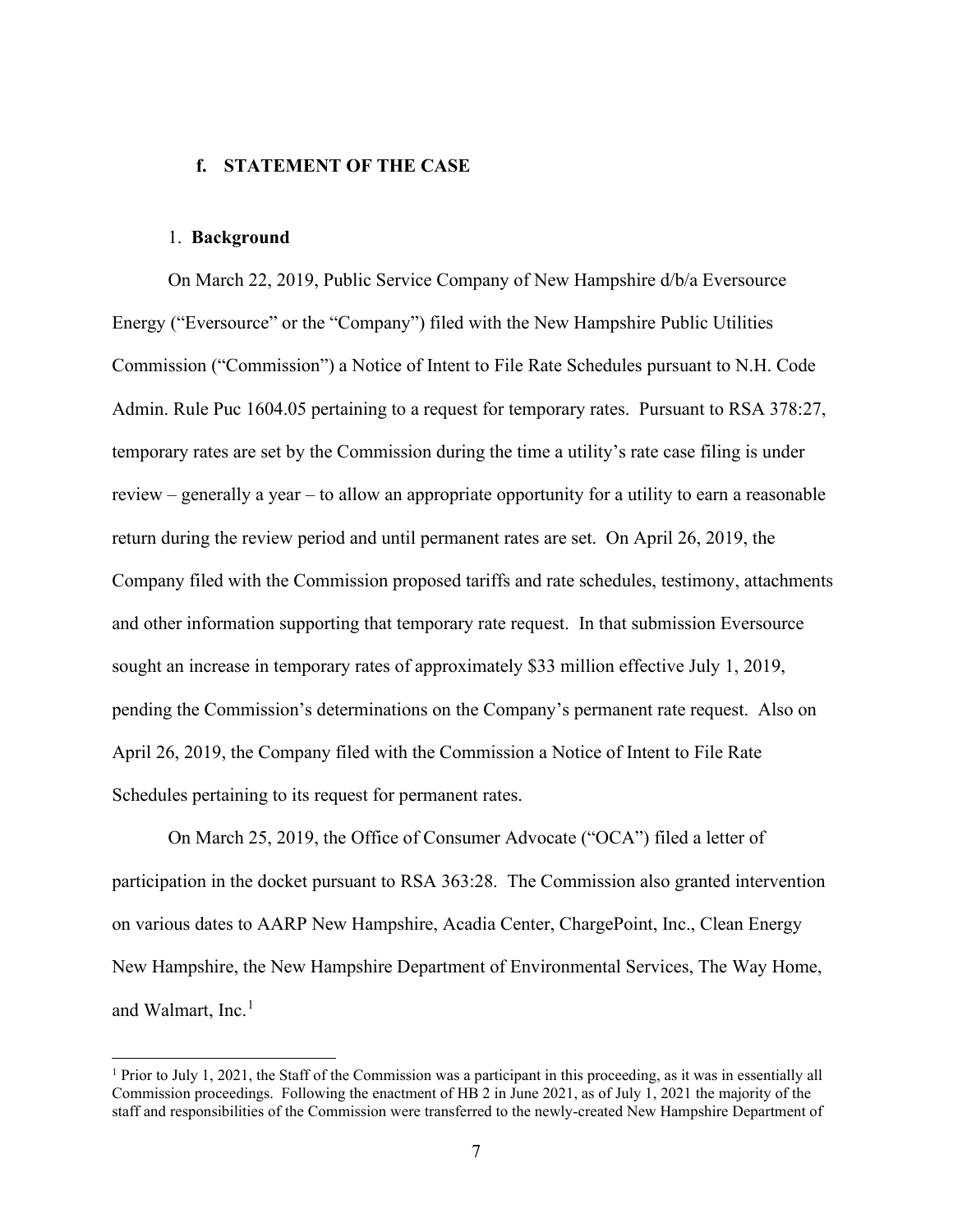On May 8, 2019, the Commission issued Order No. 26,250 suspending Eversource's proposed tariff for a temporary rate increase pending further investigation. On May 28, 2019, the Company submitted its permanent rate filing seeking an increase in rates of approximately \$70 million, inclusive of the temporary rate request. The permanent rate request was supported by proposed tariffs and rate schedules, testimony and attachments from 14 witnesses, and other information. That information pertained to a representative "test year" of 2018, as adjusted to account for certain specific changes, and to the rates, charges, and services Eversource intended to implement subject to the Commission's approval. Pursuant to RSA 378:6, on June 7, 2019 the Commission issued Order No. 26,256 suspending Eversource's proposed tariff for a permanent rate increase pending further investigation.

Following initial discovery, on June 13, 2019, Eversource filed a settlement agreement on temporary rates with the Commission. On June 27, 2019, and following a hearing, the Commission issued Order No. 26,265 approving that settlement agreement and allowing a temporary increase of \$28.3 million in the Company's annual distribution revenues effective for service rendered on and after August 1, 2019. Consistent with past cases, the temporary rates were approved subject to reconciliation based on the outcome of the permanent rate case.

On June 28, 2019, the Commission approved an initial procedural schedule for adjudication of the Company's permanent rate request that included multiple rounds of discovery, technical sessions, settlement conferences, Staff and intervenor testimony and Company rebuttal testimony, merits hearings, and an anticipated Commission order by May 20,

Energy ("DOE"). For purposes of this case, the shift of the staff members and their responsibilities makes no material difference. For clarity, though, references to "Staff" in this document will be inclusive of the staff members of the Commission and/or the Department of Energy, regardless of the agency by which they were employed at the relevant time.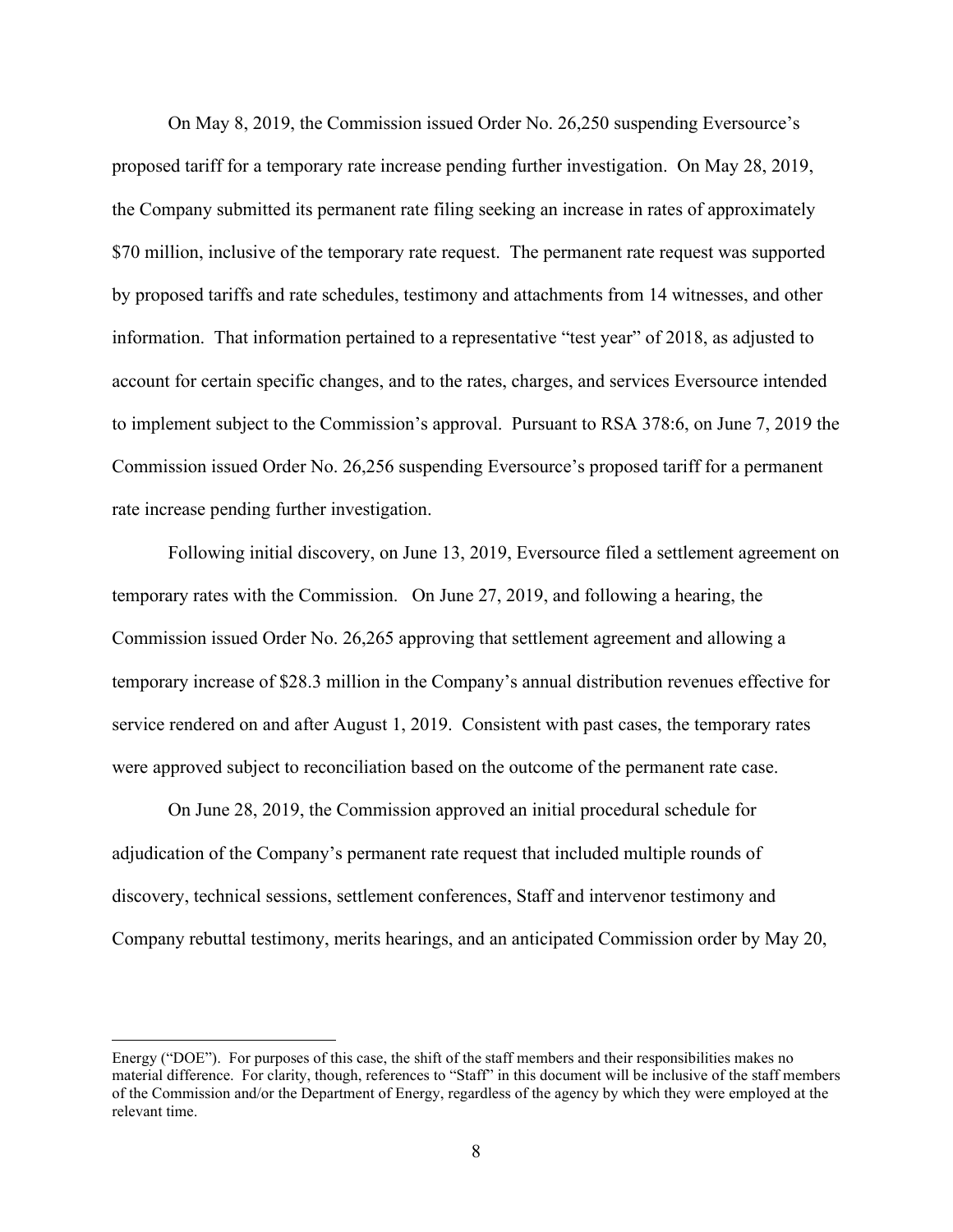2020. Staff, OCA, and other intervenors filed testimony on December 20, 2019 and the Company filed its rebuttal testimony on March 3, 2020.

On March 24, 2020, the Staff filed a letter in the docket describing the status of the matter and the agreement of the Company to a three-month extension of the procedural schedule to account for the state of emergency declared by Governor Sununu on March 13, 2020, regarding the COVID-19 pandemic. Eversource confirmed its agreement to the three-month extension in a letter filed on March 26, 2020. Superseding that agreement, on April 24, 2020, Governor Sununu issued Exhibit D to Executive Order #29, pursuant to Executive Order 2020- 04, extending the Commission's authority to suspend rate schedules by six months, from 12 to 18 months.

On April 16, 2020, AARP filed a pleading seeking an order directing Eversource to file supplemental testimony to reflect the impacts of the pandemic. AARP also requested that the Commission stay the effectiveness of the previously approved temporary rates. Eversource objected to those requests on April 27, 2020. On June 16, 2020, the Commission issued Order No. 26,363, which denied AARP's request as to the temporary rates but also directed Eversource to file supplemental testimony. Under the authority granted by the Governor in his emergency directives of April 24, 2020, that order also suspended Eversource's permanent rate proposal for an additional six months. The Commission also directed Staff to work with the parties to develop and propose a revised procedural and hearing schedule to resolve the matter. On June 19, 2020, Staff submitted a proposed procedural schedule for hearings on the merits. On July 7, 2020, the Commission issued a secretarial letter approving the Staff's proposed procedural schedule including 20 days of hearings beginning on August 19, 2020 and ending October 30, 2020.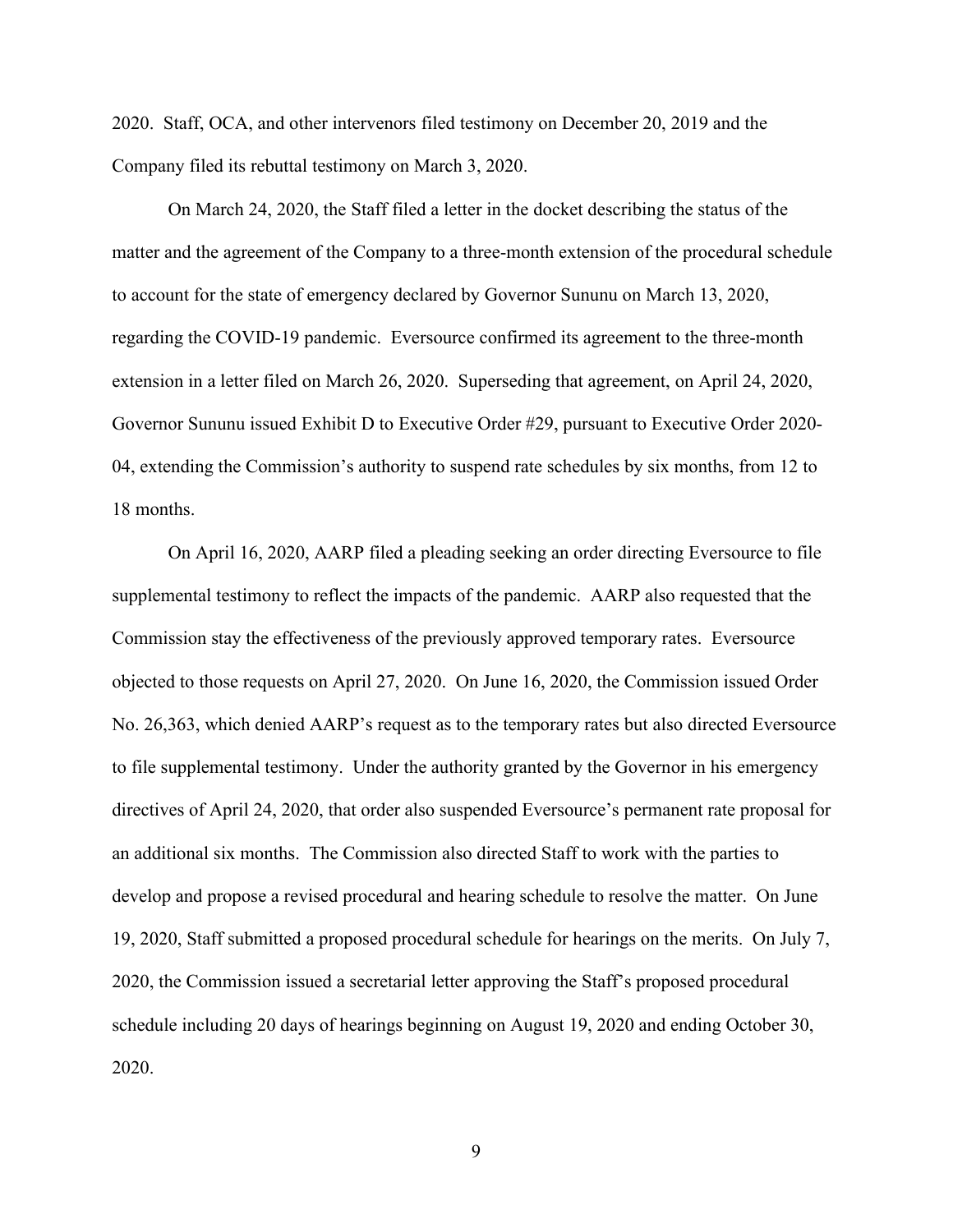In the weeks prior to and following the Commission's order extending the suspension period, the Company, Staff and OCA engaged in settlement discussions, which were subsequently expanded to include additional intervenors. Based upon these discussions, the parties agreed to the terms of a Settlement Agreement which was filed with the Commission on October 9, 2020 (the "Settlement"). App. at 1. The Commission held hearings on the Settlement across three days at the end of October 2020. On December 15, 2020, the Commission issued Order No. 26,433 approving the Settlement. App. at 220.

The Settlement is a comprehensive resolution of numerous issues presented in the case. Beyond the basic purpose of establishing the rates and charges Eversource would implement, the Settlement included provisions regarding: the study of advanced metering; a review of the physical condition of Eversource's distribution system; a business process audit reviewing Eversource's capital planning processes; the creation of a new arrearage forgiveness program; and numerous other topics. Among those topics, Section 10 of the Settlement permitted Eversource to request three step increases to its rates to account for capital investments placed into service in calendar years 2019, 2020, and 2021. App. at 19.

Step adjustments to rates are designed to account for "regulatory lag" by allowing defined adjustments to utility revenues to permit the utility an opportunity to recover the costs of certain investments between rate cases. As Eversource's test year was 2018, without these step adjustments to account for capital projects that Eversource had completed after 2018, Eversource would have had no means of collecting the revenue requirement associated with those completed capital projects unless it filed a new rate case. Because the rate case was not completed until the end of 2020, without the step adjustments Eversource would have immediately experienced a lag of nearly two full years. The Commission has for many years permitted utilities to make use of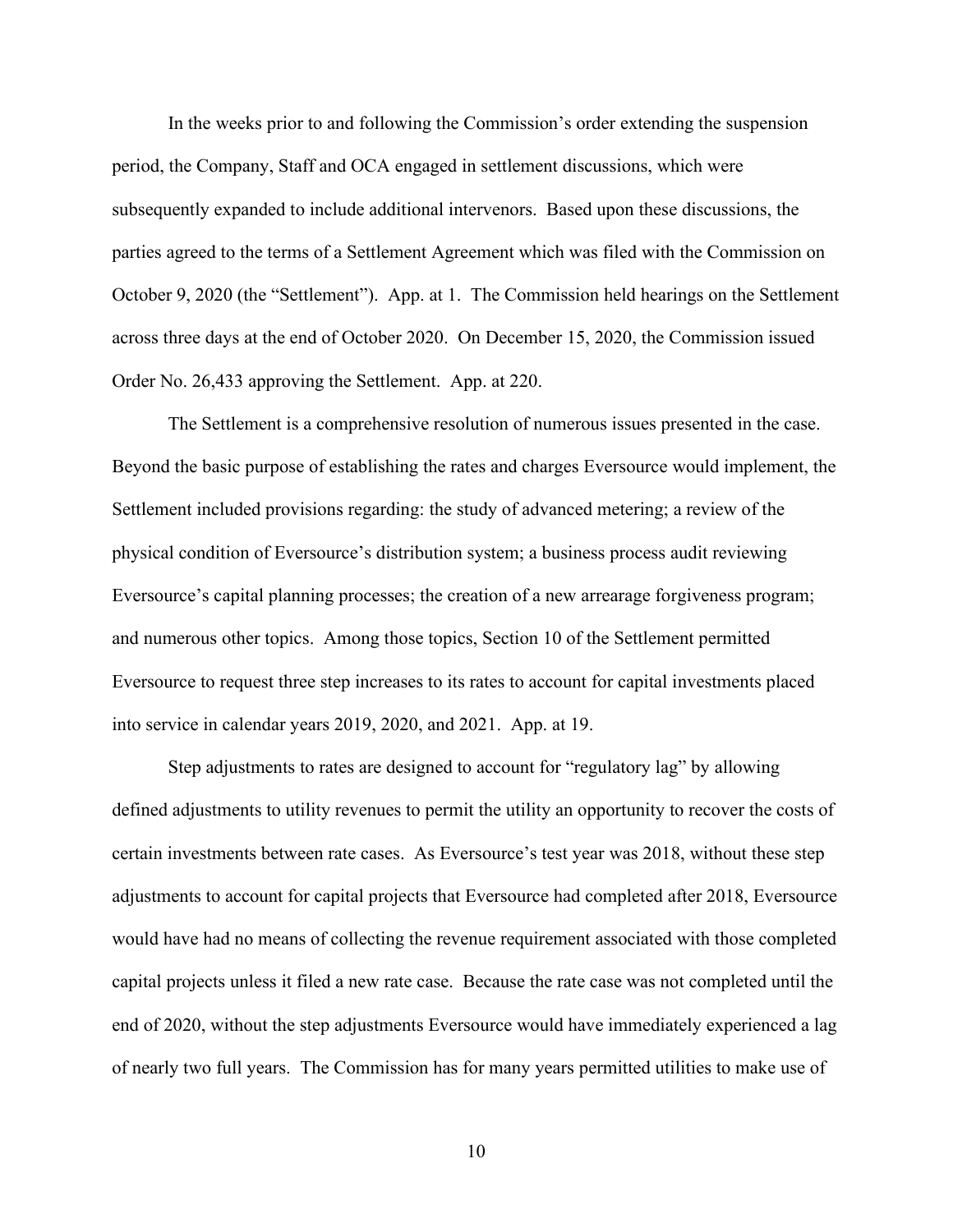step adjustments to balance the interests of the utility in timely recovering its capital costs, with the interests of consumers and others in avoiding the time and significant expense of unnecessarily repetitive rate case filings.

Appendix 5 to the Settlement identifies the particular capital projects Eversource anticipated placing in service in calendar years 2019 and 2020 as part of the first and second step adjustments. App. at 51. The first step adjustment covering projects completed in calendar year 2019 was filed on the same day as the underlying Settlement, October 9, 2020, and was addressed at a hearing in December 2020. On December 23, 2020, the Commission issued Order No. 26,439 approving that proposed step adjustment as filed. App. at 247. The rate changes necessary to account for the Settlement as well as the first step adjustment occurred simultaneously on January 1, 2021.

On May 3, 2021, Eversource submitted its documentation in support of the second step adjustment consistent with the Settlement. Under the terms of the Settlement, the Company was to provide certain information with the second step submission, including: extensive information on the amount of the investments to be included in the step adjustment; detailed project descriptions including the initial budget; the final cost and date on which each project was booked to plant in service; and certain supporting documentation identified in the Settlement. App. at 21. The documentation followed the template for documentation agreed to with the Staff for the initial step. App. at 21. Under the Settlement Agreement, if the actual costs for the relevant projects were less than the agreed-upon cap of \$18 million, the actual amounts were to be used to calculate the step adjustment. App. at 19-20. In this case, the actual costs came in below the cap and Eversource proposed to recover the actual costs through the step adjustment.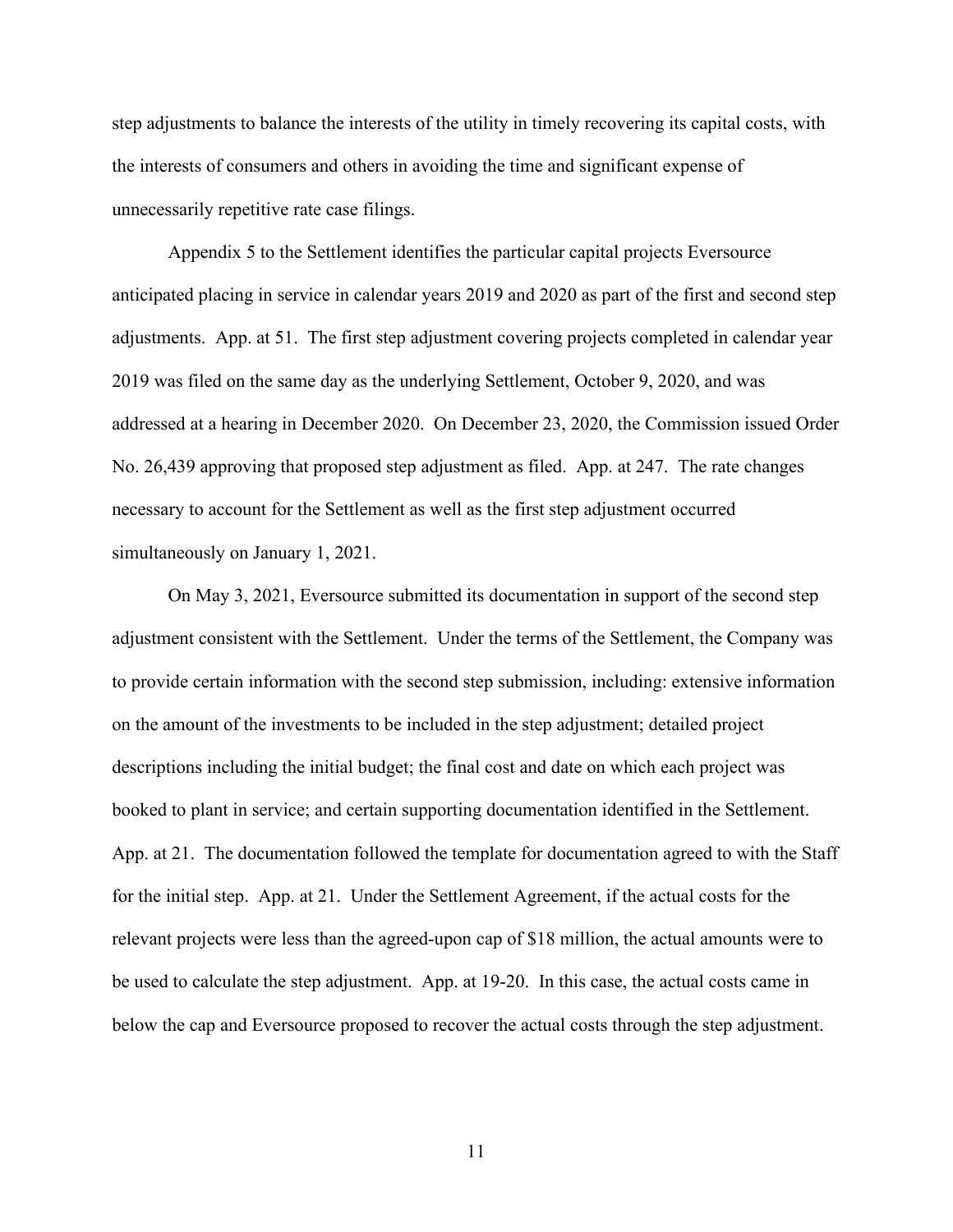The second step adjustment proposed that amended rates take effect on August 1, 2021, as contemplated in the Settlement. On June 29, 2021, the Commission issued a supplemental order of notice pertaining to the second step setting a hearing for July 19, 2021. Following that hearing, on July 30, 2021, the Commission issued Order No. 26,504 (the "Order"). App. at 417.

#### **2. The Order**

In the July 30, 2021 Order, the Commission approved the majority of the completed capital projects and project costs for recovery as proposed in Eversource's step adjustment filing, with significant exceptions pertaining to specific projects. In particular, the Commission disallowed recovery of certain capital investments the Company made for its Pemigewasset Substation project.<sup>[2](#page-13-0)</sup> Despite concluding that the Pemigewasset Substation project was prudent, used and useful, and in-service delivering electric service to customers, the Commission disallowed \$911,000 of the total costs incurred for the development of this project. App. at 421- 22.

That project related to extensive, necessary work within the Pemigewasset Substation including replacement of an existing, overloaded transformer with a new transformer, as well as the replacement of other aged equipment and expanding the control house at the station to accommodate the required new control equipment. App. at 431. For that project, as part of its standard policies and consistent with its general contracting and retention practices Eversource retained an outside engineering firm to conduct detailed engineering work on the substation pertaining to this necessary work. App. at 324. The engineering work was examined through Eversource's normal project review and budgeting processes consistent with its capital authorization practice. App. at 325-330. Eversource's capital authorization practice requires

<span id="page-13-0"></span><sup>&</sup>lt;sup>2</sup> In this context, an electric substation converts electrical energy from a higher voltage to a lower voltage for the purpose of distributing that electricity to consumers.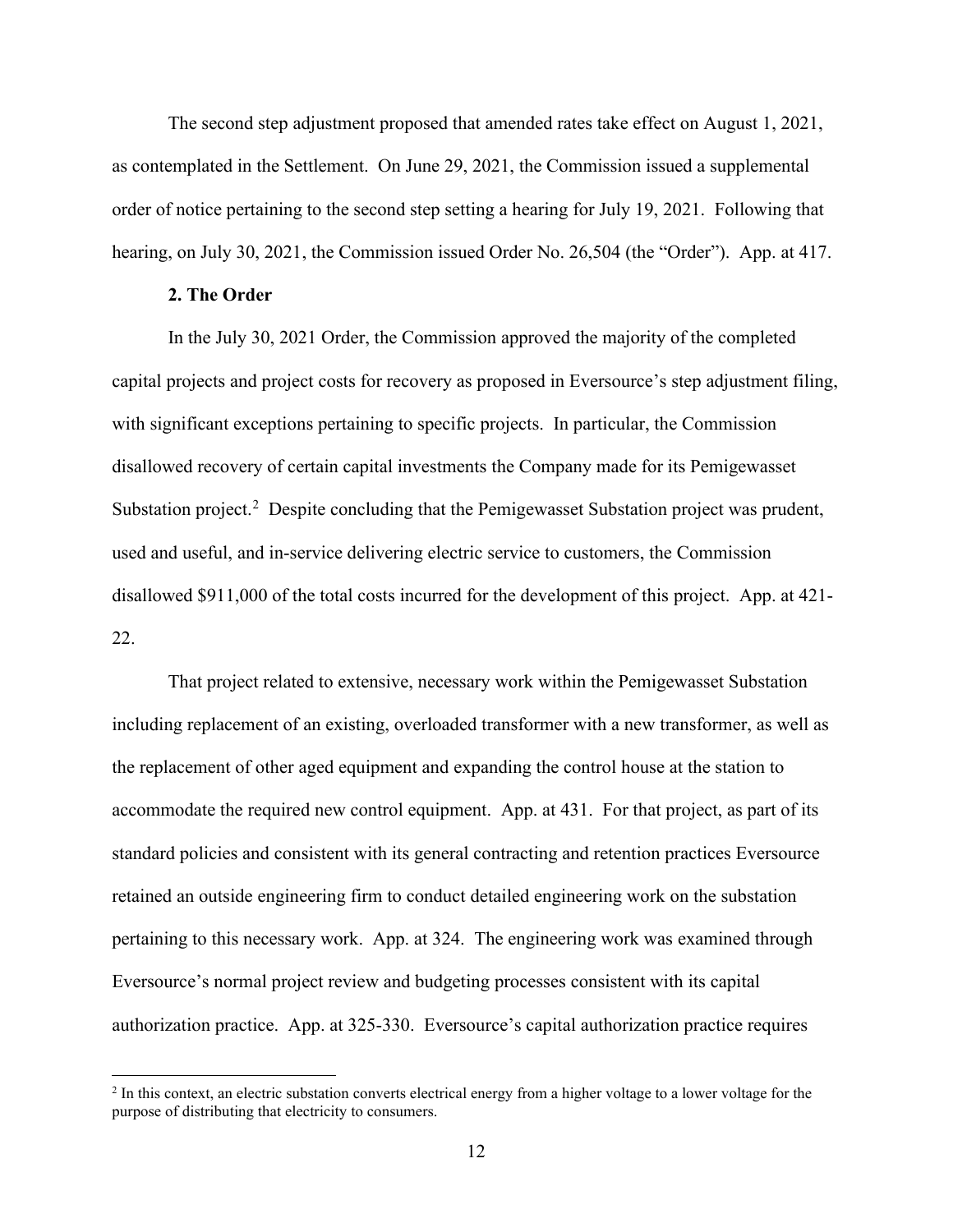that an initial funding request be submitted and approved within the Company to authorize initial work on a proposed project. App. at 294. To the extent additional funding is later required, a supplemental funding request will be submitted that outlines the additional costs and the justification for those costs. App. at 291.

In mid-2020, while part way through construction on the Pemigewasset Substation project, Eversource determined that due to necessary changes in the scope of the project, additional funding was required and a supplemental funding request was submitted consistent with its internal policies. App. at 330. That supplemental request, however, was never approved because an issue discovered during testing halted the approval process. App. at 331-32.

Eversource utilizes sophisticated quality-control testing protocols to assure that any new equipment being installed on the system is functioning as designed and will integrate with the existing components of the electric distribution system safely and reliably. App. at 431-32. The quality-control testing is designed to be a checkpoint to reveal any anomalies that could cause system faults or cascading failures when the component is energized and placed into service. *Id*. This is especially important for large, expensive equipment such as substation transformers where a fault could result in damage to sensitive equipment that will take substantial time and money to repair or replace. *Id*. At the stage that Eversource was testing the newly installed equipment prior to commissioning, Eversource discovered incorrect voltage on the synch scope, requiring a change to the design. App. at 330-31. Because the synch scope error was attributable to the work of the third-party engineering firm, the firm was required to conduct additional work to correct the identified problems at the firm's cost. App. at 334. The additional engineering, however, required other additional steps to be taken by the Company, including further construction and testing, all with the purpose of assuring that the newly installed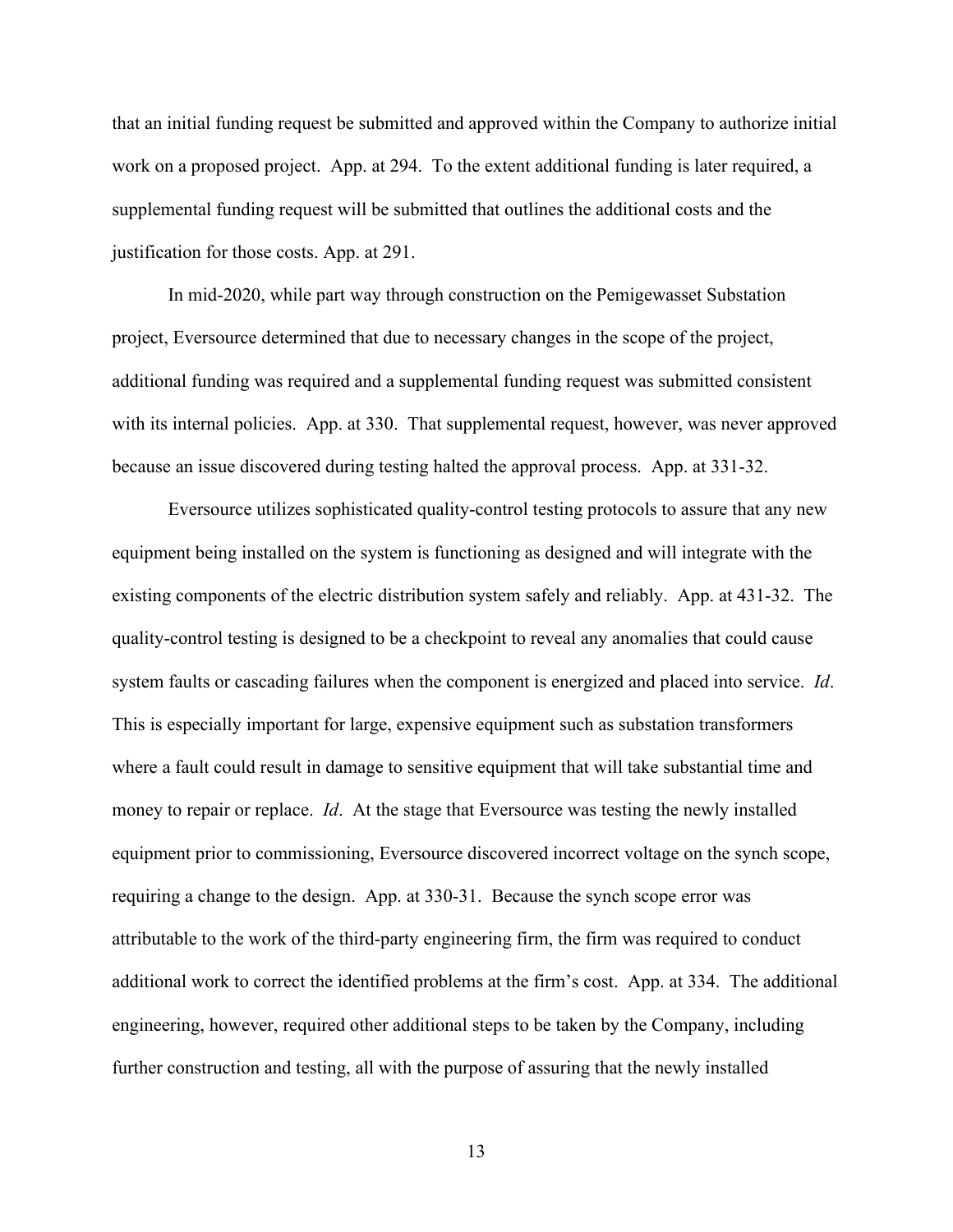equipment would function properly when integrated into the surrounding, inter-dependent components and not be prone to some kind of failure. App. at 335-36. The expense associated with that additional work by Eversource was eventually included in a supplemental funding request that covered all of the costs associated with the project, including the costs from the scope change as well as the costs associated with the issue discovered in testing. App. at 389. That final funding request, unlike the prior request, was ultimately approved by the relevant levels of Eversource management. App. at 389.

Thereafter, at a hearing before the Commission, Eversource's witnesses testified to the management of the work on this substation project, both before and after discovery of the testing issue, and how the work was completed efficiently and prudently to assure that this necessary project could be placed into service as expected. App. at 278. No other witnesses testified, and no evidence other than evidence testified to by Eversource was provided.

In the Order, the Commission reviewed the incremental costs it saw as occurring between the funding request that was halted part way through the substation project in 2020 and the final funding request, without differentiating between the costs attributable to the scope change and those related to the testing issue. App. at 422. In its review, the Commission determined that the incremental costs between the two funding requests were imprudently incurred and therefore not eligible for recovery. App. at 422. The entirety of the Commission's analysis on the matter is as follows:

Eversource acknowledged that it incurred additional costs as a direct result of a third party contractor's error, but that those costs were not covered by its contract. Exh 64 at 55. At hearing, Eversouce [*sic*] went on to state that its contracts limit contractor liability, that it did not seek any "insurance" claim through the contractor for "consequential" damages, and that its own internal reviews did not catch the issue. Hearing Transcript of July 19, 2021 (Tr.) at 78- 79. The costs attributable to the third party engineering contractor's error include: additional internal engineering efforts, construction, testing and commissioning, and other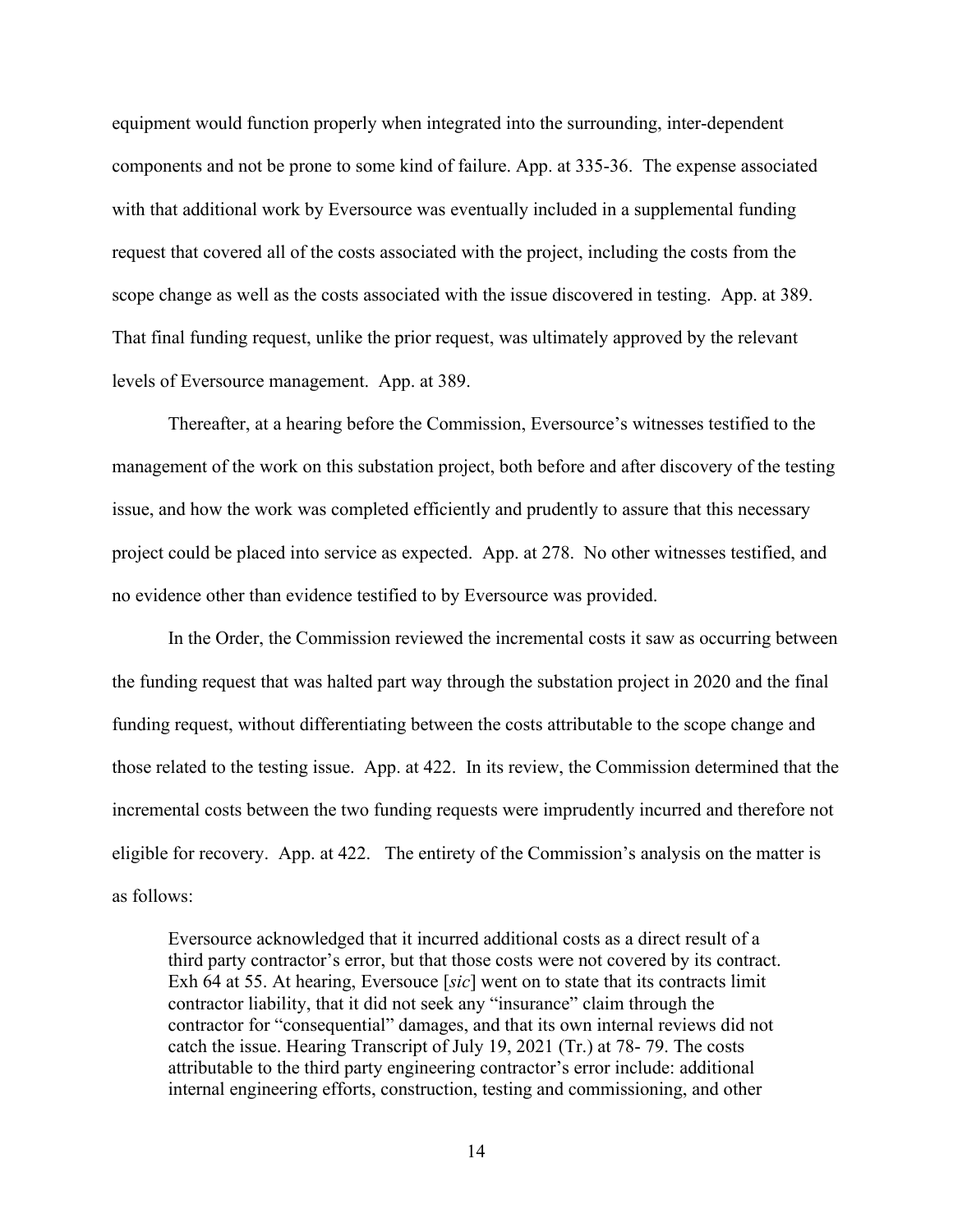costs resulting from the contractor's error but not covered under its contract are disallowed as imprudently incurred. *See* Exh. 64 at 55-56. *Based on the testimony*, we do not find that Eversource has met its burden to show that these *consequential costs* were prudently incurred, and disallow \$911,000 in investment costs associated this project.

App. at 422 (emphasis added). Accordingly, the Commission's basis for the disallowance is "the testimony" at the hearing relating to "consequential costs" of \$911,000. App. at 422.

In its motion for reconsideration filed on August 27, 2021, Eversource described numerous bases for overturning the Commission's disallowance of recovery of the \$911,000 including: (1) the Commission stated that its ruling was "based on the testimony", yet the only testimony in the proceeding came from Eversource's witnesses who stated that the project and its costs were prudent; (2) the Commission failed to identify the relevant standard for judging prudence; (3) without any statement of the prudence standard in the decision, and without any analysis matching up the evidentiary facts with the standard, the Commission's summary conclusion stating that the Company had not met its burden did not support any disallowance; and (4) there was no evidence that the Company could have, or should have, done anything different in relation to this contractor's liability or Eversource's contracts generally. App. at 431-436.

The DOE filed a response to Eversource's motion and, after contending that Eversource was raising a "straw man" argument, it addressed the claim regarding the Commission's reliance on the testimony. App. at 448. The DOE contended that "[w]hat the Motion [on reconsideration] fails to acknowledge is that the Commission's reference to the testimony *more likely* related to the prudence of the Company's contracting practice, a practice that in this case directly led to Eversource' inability to recover [consequential damage] costs from a contractor, costs that were directly attributable to an error of that contractor." App. at 448 (emphasis and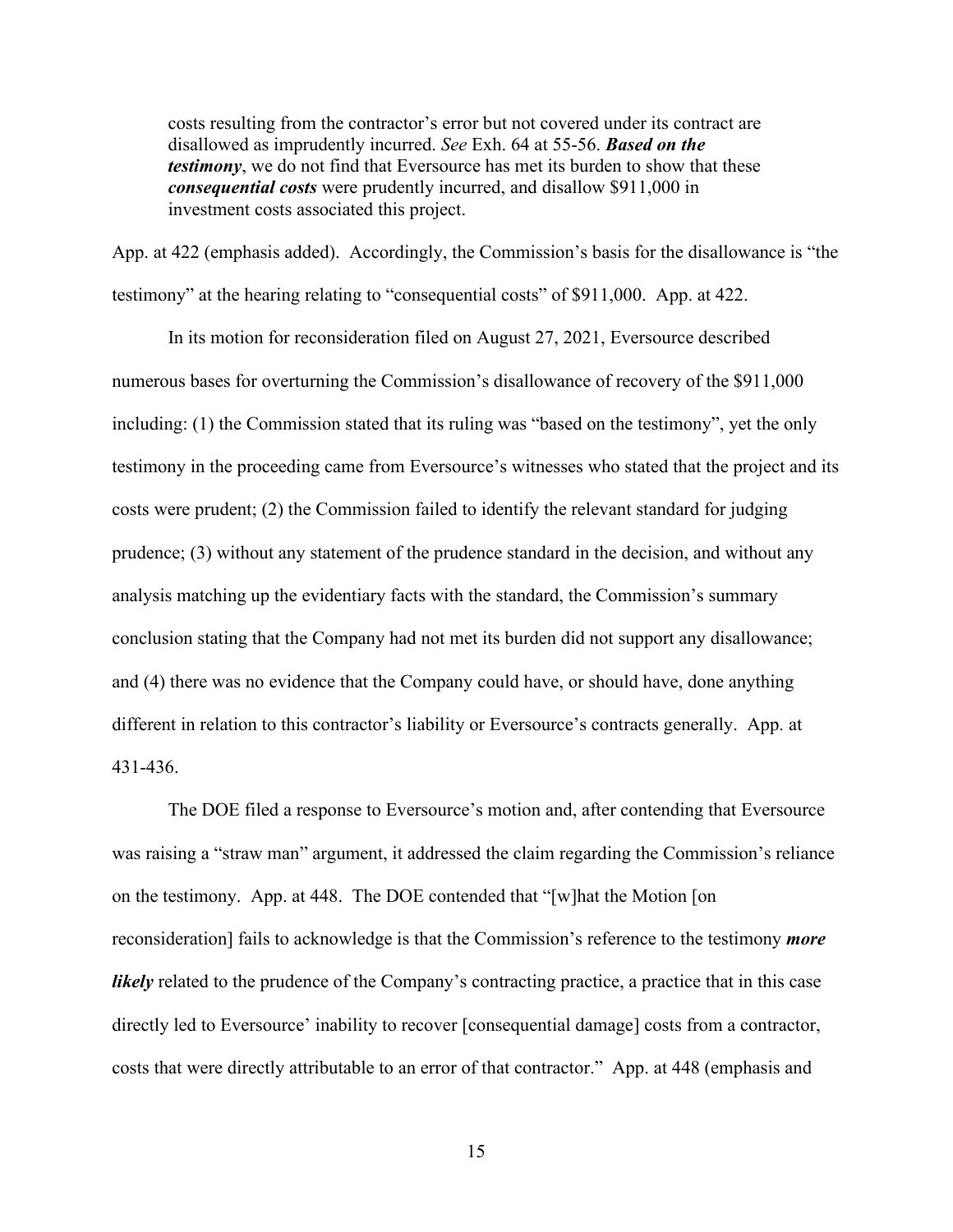brackets added). This passage reflects that the DOE is likewise unclear on the actual basis for the Commission's determination, but speculated it was "more likely" to have been related to Eversource's "contracting practice." Not until DOE's response to the Eversource motion for rehearing were Eversource's "contracting practices" raised or discussed as an issue – and such practices had only been mentioned, at most, in a single passing reference at hearing. The DOE also offered the argument that "industry standard practice is by no means a prudence review safe harbor, and has no bearing on whether limiting the liability of their contractor is the prudent choice for Eversource to make on behalf of its ratepayers." App. at 449. In making this argument, the DOE's filing did not explain, or cite to any record evidence on, what industry standard practice is, nor how that practice does or does not align with the prudence standard, nor why Eversource acting in line with industry standard practice is not indicative of prudence. Rather, the DOE rested on the unsupported contention that complying with industry standard practices is unrelated to prudence.

On September 27, 2021, the Commission issued Order No. 26,528 denying reconsideration. App. at 454. In that order, the Commission concluded that it had identified facts supporting a finding of imprudence and that any failure to identify the appropriate standard was "harmless" because Eversource cited the standard in its motion. App. at 457. Additionally, the Commission stated, "As is evident from the Commission's Order, the Commission does not fault Eversource for its contractor's errors. However, Eversource's imprudent contracting practices left it insufficiently insulated against its contractor's errors, incurring nearly \$1 million in additional costs." App. at 457. This was the first mention by the Commission that Eversource's "contracting practices" were inappropriate in any regard.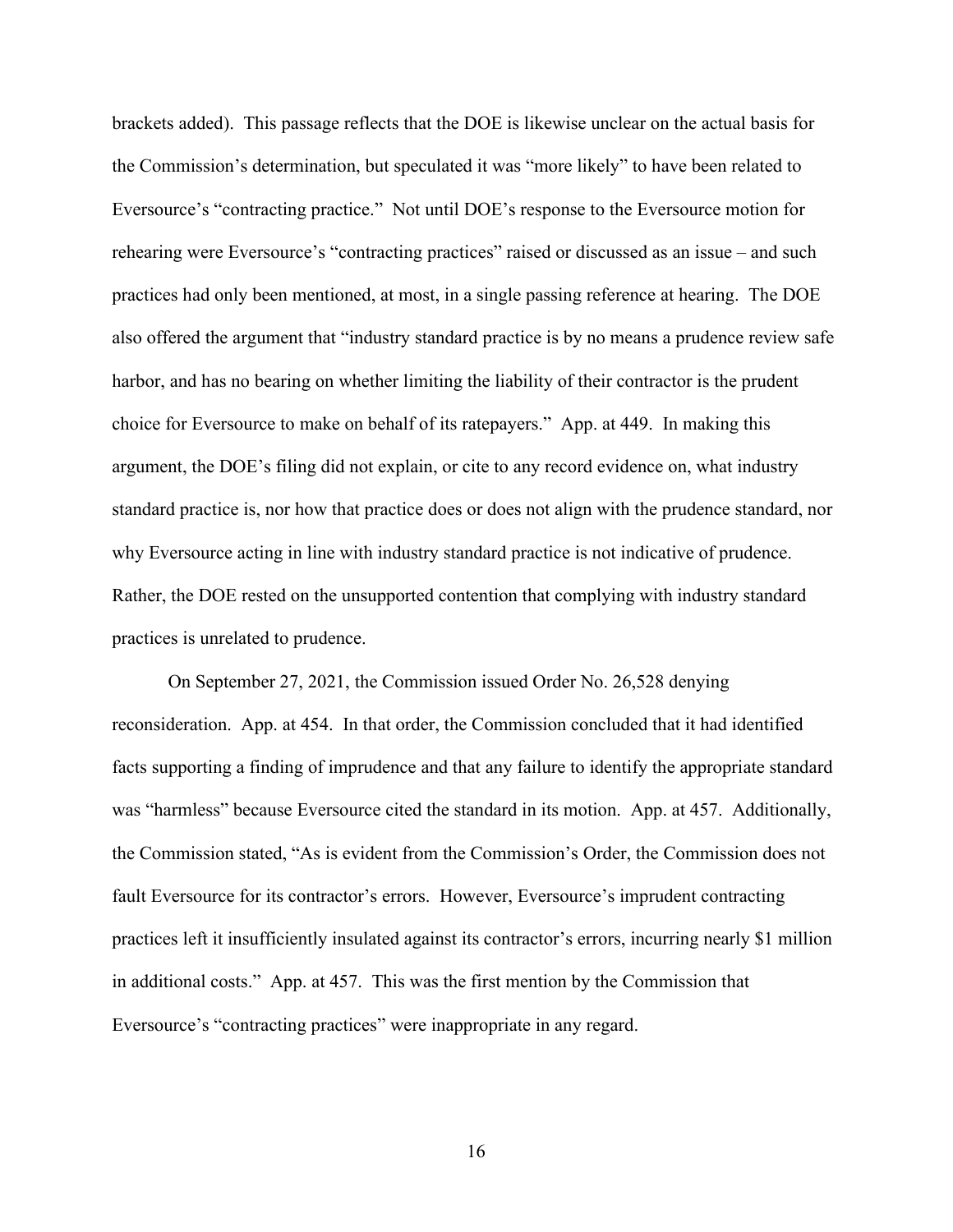As a final comment, the Commission's Order also ordered an additional disallowance of recovery of costs incurred by the Company for another capital project and ordered a change in the accounting treatment for other materials. Eversource objected to both of those conclusions in its motion for reconsideration. In the interest of narrowing the matters in this appeal, however, Eversource states that it continues to disagree with the Commission's conclusions on both of these other matters, but has determined not to address those two other matters in this appeal. As a result, this appeal is limited to the single issue of the Commission's disallowance of recovery of \$911,000 in costs the Company incurred for the Pemigewasset Substation project.

#### **g. JURISDICTIONAL BASIS FOR APPEAL**

<span id="page-18-1"></span><span id="page-18-0"></span>RSA 541:6 and RSA 365:21 supply the jurisdictional basis for this appeal.

**h. A SUBSTANTIAL BASIS EXISTS FOR A DIFFERENCE OF OPINION ON THE CORRECT INTERPRETATION OF STATUTES AND NEW HAMPSHRIE SUPREME COURT PRECEDENT. ACCEPTING THE APPEAL PROVIDES AN OPPORTUNITY TO CORRECT PLAIN ERRORS OF LAW, CORRECTLY INTERTPRET A LAW OF IMPORTANCE TO THE CITIZENS OF NEW HAMPSHIRE, AND CLARIFY AN ISSUE OF GENERAL IMPORTANCE IN THE ADMINISTRATION OF JUSTICE.**

#### **1. General Concerns**

<span id="page-18-2"></span>This case presents an important opportunity for the Court to interpret – and clarify – the proper and appropriate standards for determining the prudence of utility investments that serve customers, as well as an opportunity to clarify the proper and appropriate process for the Commission to follow in rendering its decisions. The Order and order denying rehearing in this matter lack the detailed findings required by law and are misaligned with the principles of due process in New Hampshire. Eversource, like other regulated utilities in New Hampshire,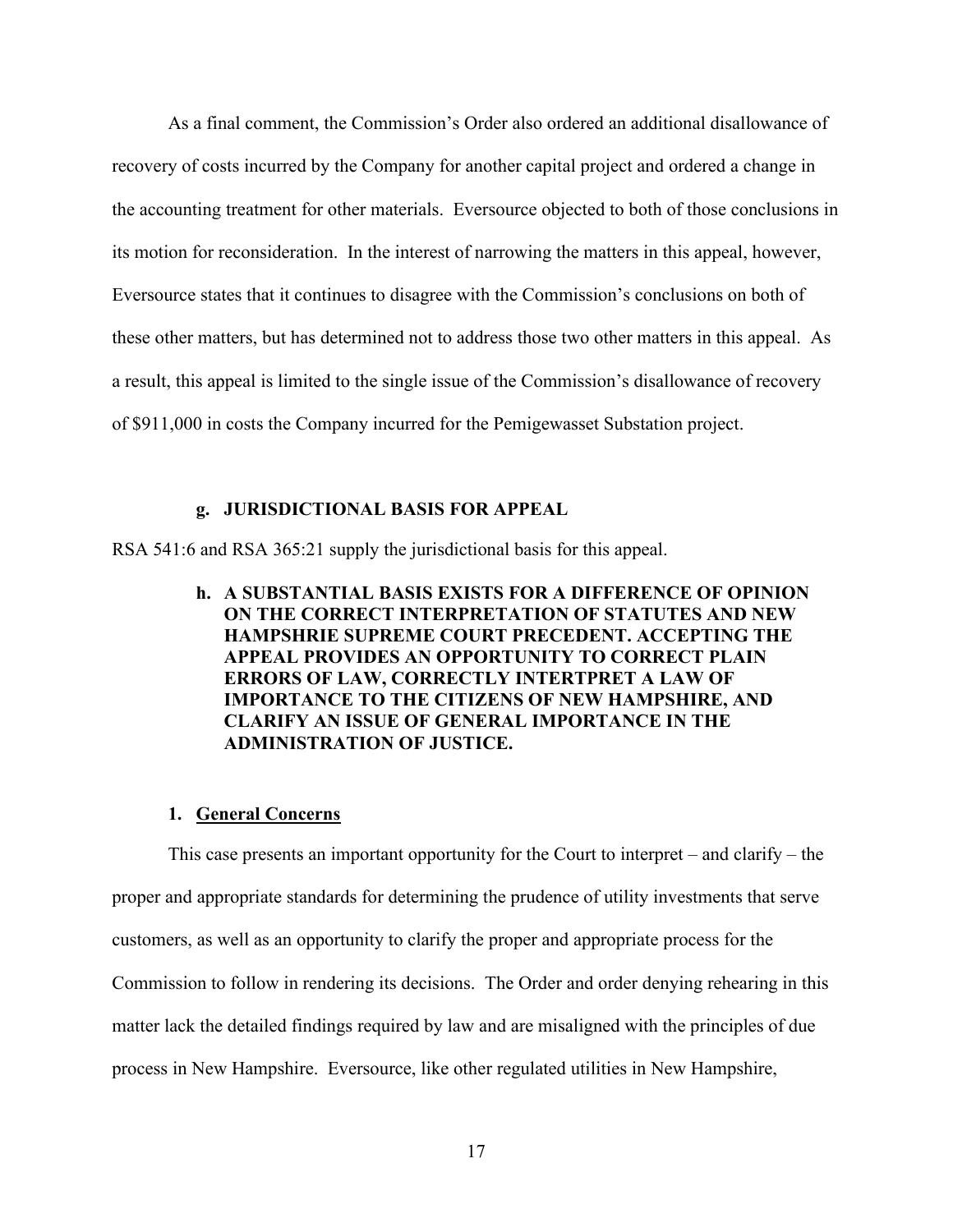presents proposals and requests to the Commission on a regular and recurring basis. Having the Court clarify the appropriate requirements for a properly supported Commission order has direct due process implications, as it is critical for the continued work of Eversource and other New Hampshire utilities if they are to understand the standards used to judge their conduct and thus their ability to recover their prudently-incurred costs.

Pursuant to RSA 363:17-b, III, orders of the Commission are to contain a "decision on each issue *including the reasoning behind the decision*." (emphasis added). In the Order, the Commission recited portions of the testimony before issuing conclusory statements about Eversource failing to meet its burden to show the costs were prudently incurred. The Order and the order on reconsideration do not, as required by law, explain the Commission's reasoning or justification for the results it reached.

Further, the Commission did not, at any point, indicate the proper standard for finding investments by a utility company to be prudent and relied instead upon Eversource to identify the relevant legal standards. Eversource should not be required to guess at the standard the Commission is intending to apply, nor assume that the Commission is working from the proper legal framework, in the hope that the Commission is abiding by the requirements of New Hampshire law.

Additionally, the Commission attempted to reinforce its decision not to reconsider by arguing that Eversource did not state that the Commission applied the incorrect standard. An argument about the correct standard is, however, irrelevant to whether reconsideration, and now appeal, is warranted. The Commission did more than fail to define the correct standard, it failed to apply one – the Order fails to demonstrate how Eversource's actions or inactions did not align with the relevant legal standards and requirements. The orders at issue clearly and self-evidently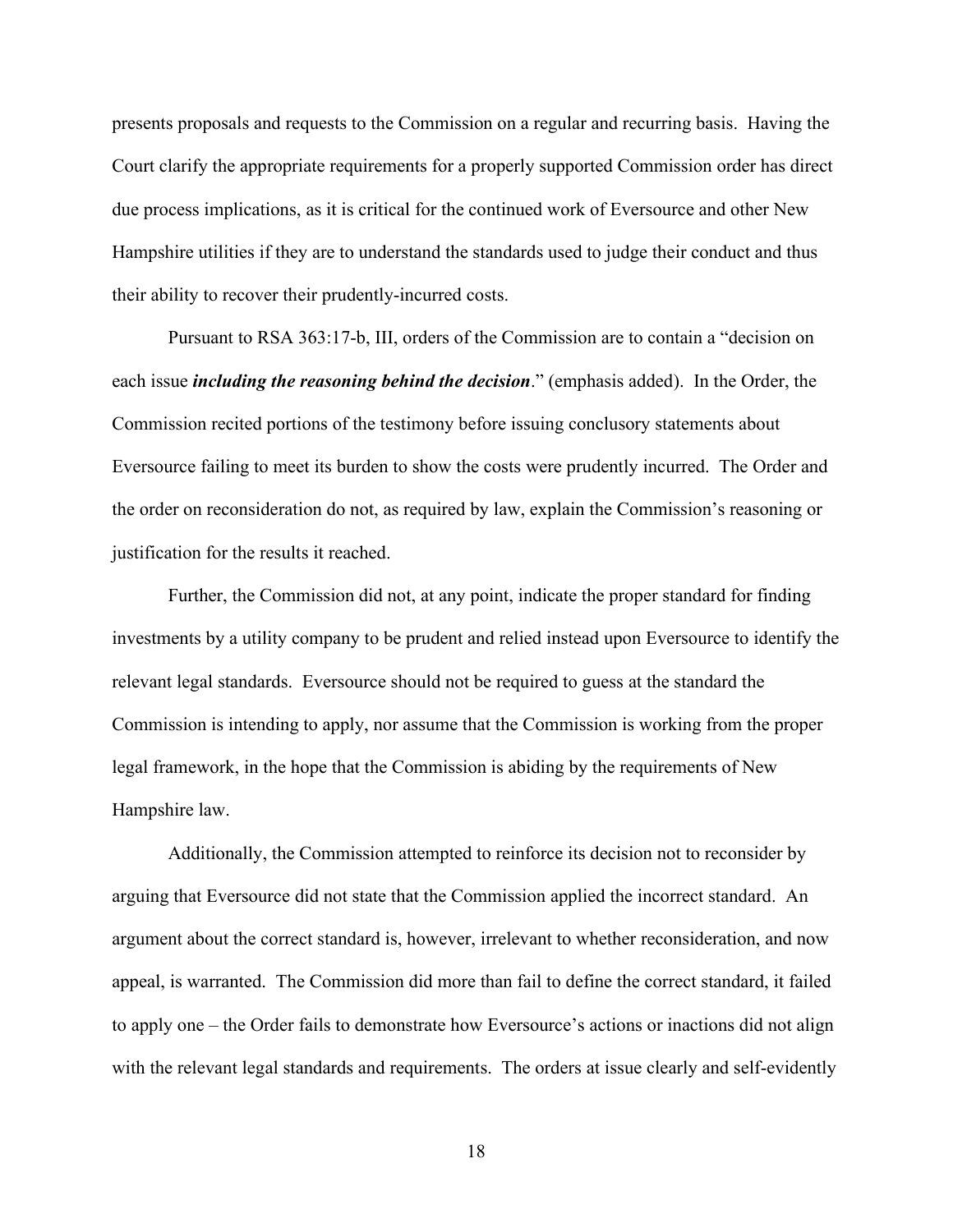failed to provide an appropriate justification for the conclusions made and resulting consequences and should not be permitted to stand.

Also, the Commission failed to provide proper and appropriate notice of the issues upon which it would be ruling contrary to the requirements of due process. On some matters, there was no notice of the issues in dispute and on others, the only notice of the issues came after the Commission's orders were issued. Within these general concerns, more specific questions exist as follows.

#### **2. Specific Bases of Error**

<span id="page-20-0"></span>As noted above, the Commission concluded that Eversource should not recover nearly \$1 million in costs relating to the substation project "based on the testimony." As also described above, the only testimony in the case was from Eversource witnesses who described the work done at the station and how it aligned with appropriate processes and policies and was prudently done. Eversource acknowledges that the Commission is permitted to rely upon the evidence presented, as well as also upon its own expertise and that of its staff to arrive at a conclusion. *In re Pennichuck Water Works, Inc.*, 160 N.H. 18, 26 (2010). Further, the Court has stated that the Commission is not compelled to accept the opinion evidence of any one witness or group of witnesses and accepting the testimony of any particular witnesses is a matter left to its judgment. *Id*. However, in this case, the Commission specifically and unambiguously stated that its conclusions were "based upon the testimony" at the hearing. In this case "the testimony," the only testimony, was directly contrary to the Commission's ultimate conclusion. In the Order, the Commission makes no effort to explain how it relied exclusively upon the testimony of Eversource's witnesses to reach conclusions contrary to their testimony. Despite the language in the Order, the Commission's conclusion in this respect is wholly unsupported by the record.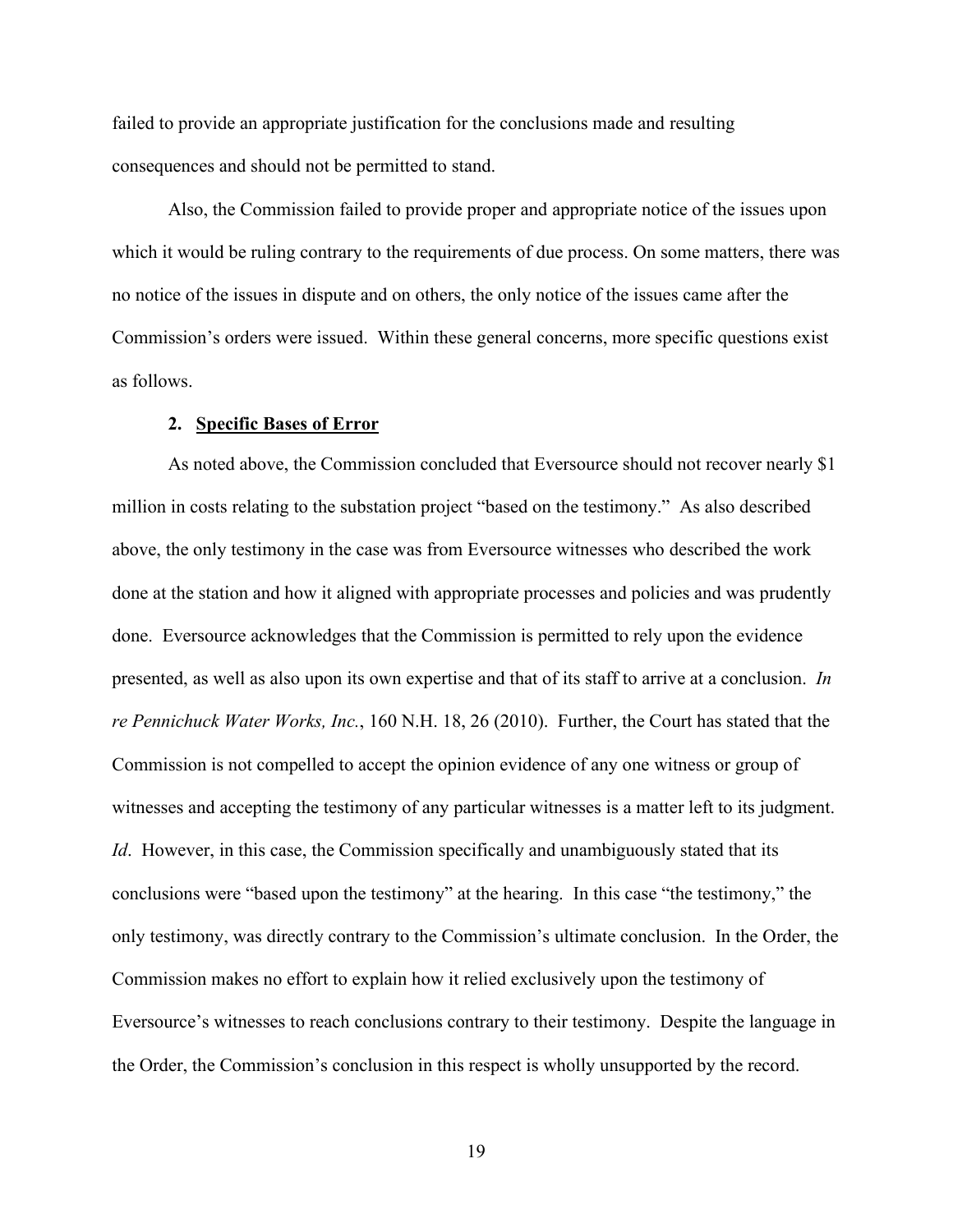Moreover, on reconsideration, the Commission's justification for the disallowance shifted such that it now claimed that it was Eversource's "contracting practices" justifying the disallowance of nearly \$1 million. Eversource's contracting practices could not, however, justify any conclusion by the Commission because there was no evidence about them in the record at all.

Eversource's witness testified that this contract for the substation project did not permit Eversource to seek consequential damages from the third-party engineering firm. App. at 334- 35. Other than this single reference by Eversource's witness to the terms of a particular contract, there is no evidence anywhere in the record pertaining to Eversource's "contracting practices." In fact, the first mention of Eversource's contracting practices occurs in the DOE's unsupported speculation about what the Commission "more likely" meant when it referred to "the testimony" supporting its decision. The DOE's speculative grasp for what it believes the Commission may have intended is not a sufficient basis for the Commission to disallow nearly \$1 million in prudently-incurred costs, nor is an after-the-fact statement in a response to a motion to reconsider the Order sufficient grounds to support the Order's original and unsupported conclusion.

Furthermore, as this Court has recently found, contract damages can be direct or consequential, though the line dividing what may be considered direct versus consequential damages is not capable of exact determination. *Mentis Sciences, Inc. v. Pittsburgh Networks, LLC*, 173 N.H. 584, 589 (2020). There, the Court stated "[d]irect damages are based on the value of the performance itself, whereas consequential damages are based on the value of some consequence that performance may produce." *Id*. (quotation and citations omitted). "Thus, consequential damages are not based on the capital or present value of the promised performance but upon benefits it can produce or losses that may be caused by its absence." *Id*. (quotation and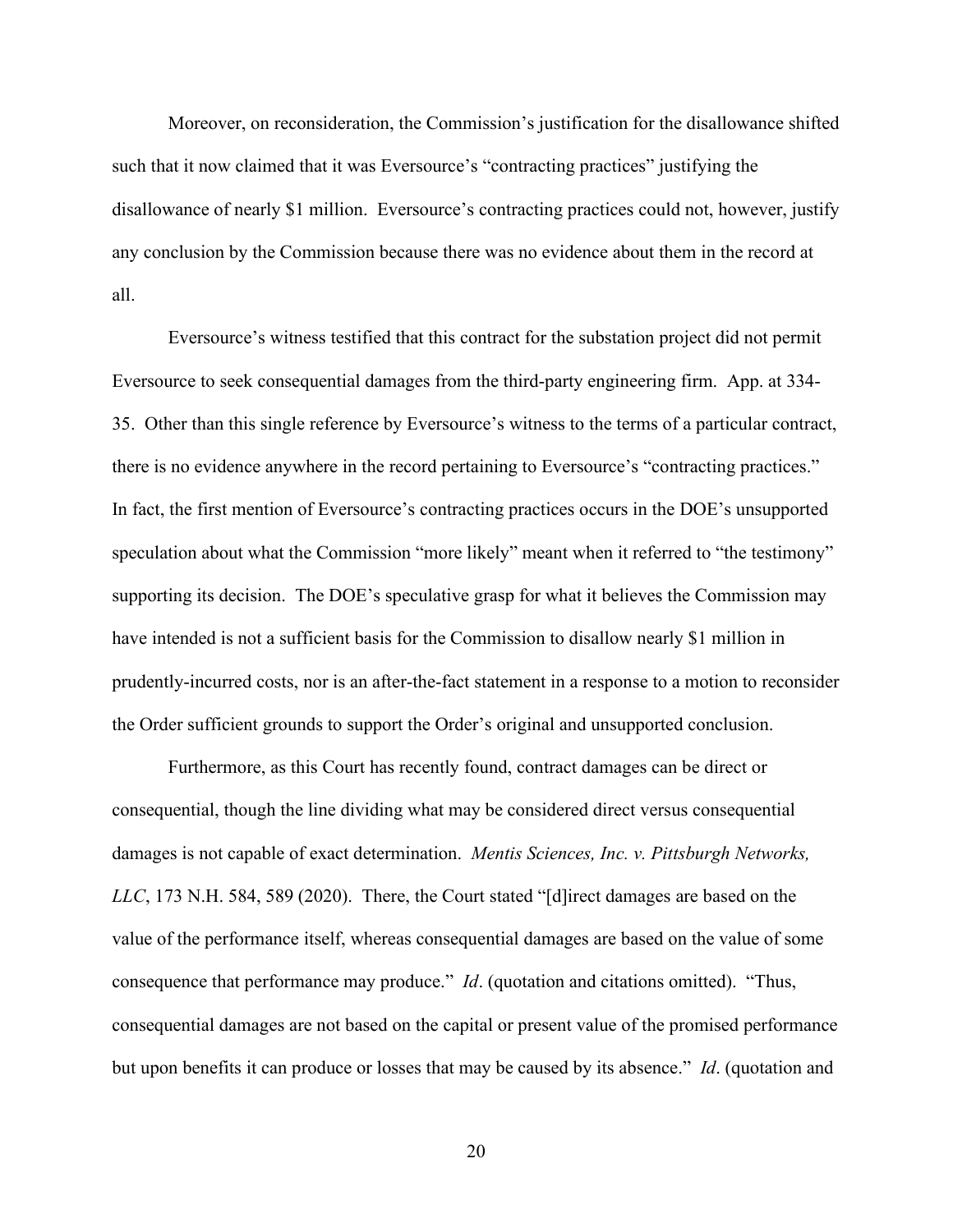citations omitted). Here, the Commission undertook no analysis of any potential difference between the kinds of damages that might be appropriate in a contract action to determine whether it was reasonable for Eversource to conclude that it was limited by its contract. In fact, the Commission undertook no analysis at all, applying no legal standard to the conclusory statement related to "consequential costs". The Commission concluded that the "consequential costs" must be disallowed because of Eversource's "contracting practices" when there was no evidence on either point.

Further, the Commission has never articulated any standard or requirement for utilities that would require all contracts with outside vendors to assure that those vendors assume liability for all consequential damages; nor has the Commission provided any means for determining whether or how electric ratepayers should bear the resulting increase in the cost of vendor services that would result from increasing the scope of liability of vendors. Accordingly, the lack of a provision (or a limitation to it) on consequential damages in utility contracts with vendors cannot be *per se* imprudent. Instead, a conclusion by the agency on the prudence of Eversource's contracting practices requires additional evidence in the record as to what the standard of prudent utility contracting practice is, and additional evidence that Eversource fell below any such recognized standard of reasonableness in negotiating its vendor contracts. As noted in Eversource's reconsideration motion, in New Hampshire:

The prudence standard is one of the specific standards that has been developed by the Court to govern the inclusion or exclusion of costs for ratemaking purposes. *Appeal of Conservation Law Foundation*, 127 N.H. 606, 637 (1986).

Prudence is "essentially an analogue of the common law negligence standard". *Id*. "While the scope of the prudence principle is by no means clear, it at least requires the exclusion from rate base of costs that should have been foreseen as wasteful." *Id*. "[P]rudence judges an investment or expenditure in the light of what due care required at the time an investment or expenditure was planned and made." *Id*. at 638.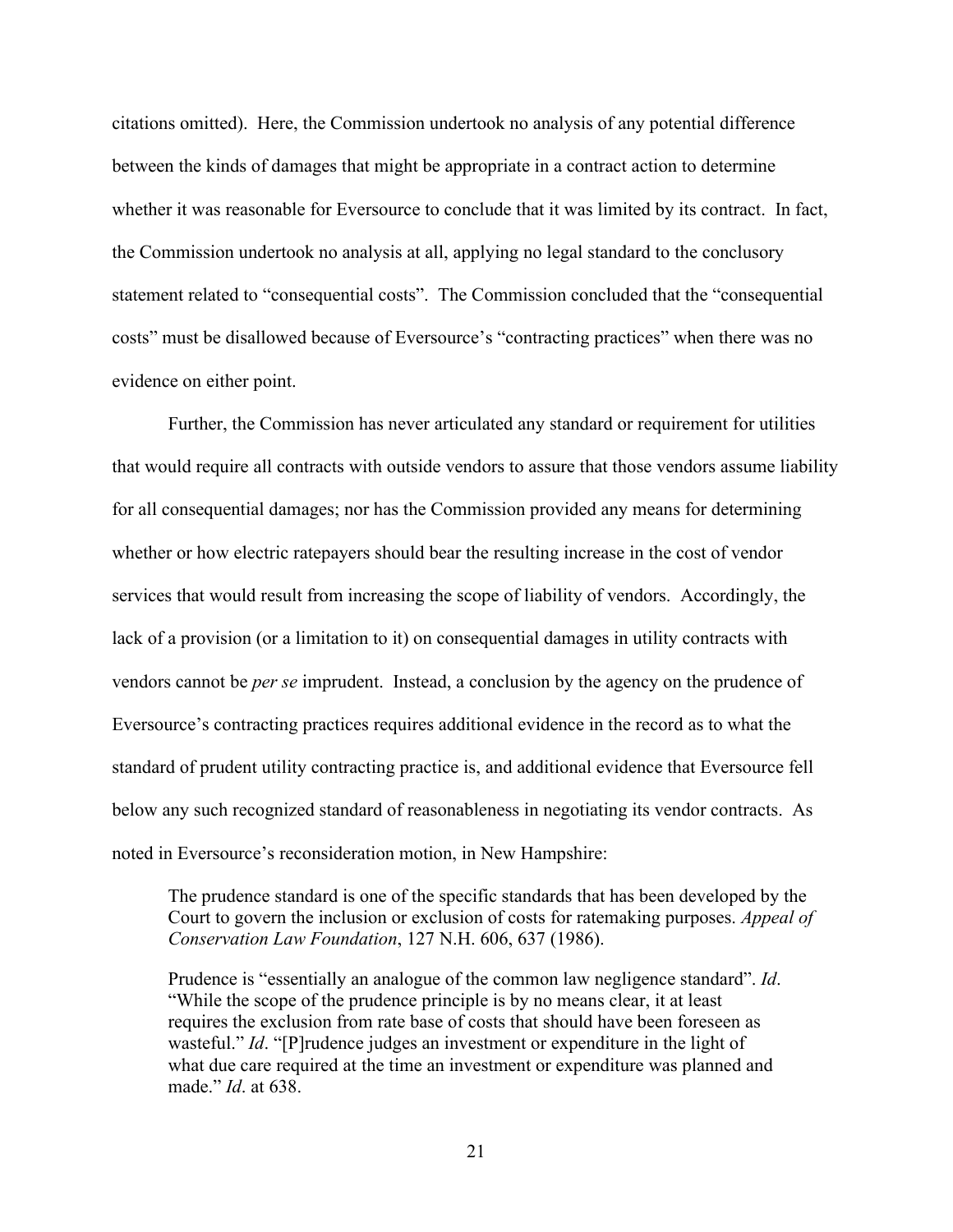The test of due care asks what a reasonable person would do under the circumstances existing at the time of a decision. *Fitzpatrick v. Public Service Co. of N.H.*, 101 N.H. 35 (1957). Stated differently, a lack of due care is the failure to use that degree of care that the ordinary reasonably careful and prudent person would use under like circumstances.

*Public Service Company of New Hampshire*, Order No. 20,503, 77 NH PUC 268, 270 (1992), App. at 472-73; *see also Public Service Company of New Hampshire*, Order No. 25,565 (August 27, 2013) at 20 ("When reviewing whether a utility has been prudent in its decision making, [the Commission] 'may reject management decisions when inefficiency, improvidence, economic waste, abuse of discretion or action inimical to the public interest are shown.'") (quoting *Appeal of Easton*, 125 N.H. 205, 215 (1984)), App. at 499.

Had the Commission reviewed this standard and had the Commission sought to apply it to the relevant facts, it would have been required to review whether Eversource's contract was created with "due care" such that it was reasonable under the circumstances. To support a disallowance, the Commission would have needed to identify or point to some evidence somewhere in the record that this contract was not reasonable in light of what Eversource knew at the time it made the contract. Rather than do so, however, the Commission created a new requirement, without notice and after all process had been completed in the matter, that contracts must include provisions for the recovery of consequential damages or any costs incurred, but not covered by such a contract, will be deemed *per se* imprudent as the product of inadequate "contracting practices." Not only is the Commission not permitted to simply articulate new standards and requirements of general applicability outside of established processes<sup>[3](#page-23-0)</sup>, in this case

<span id="page-23-0"></span><sup>3</sup> *See* RSA 541-A:1, XV, defining "rule" in relevant part as "each regulation, standard, form as defined in paragraph VII-a, or other statement of general applicability adopted by an agency to (a) implement, interpret, or make specific a statute enforced or administered by such agency or (b) prescribe or interpret an agency policy, procedure or practice requirement binding on persons outside the agency, whether members of the general public or personnel in other agencies."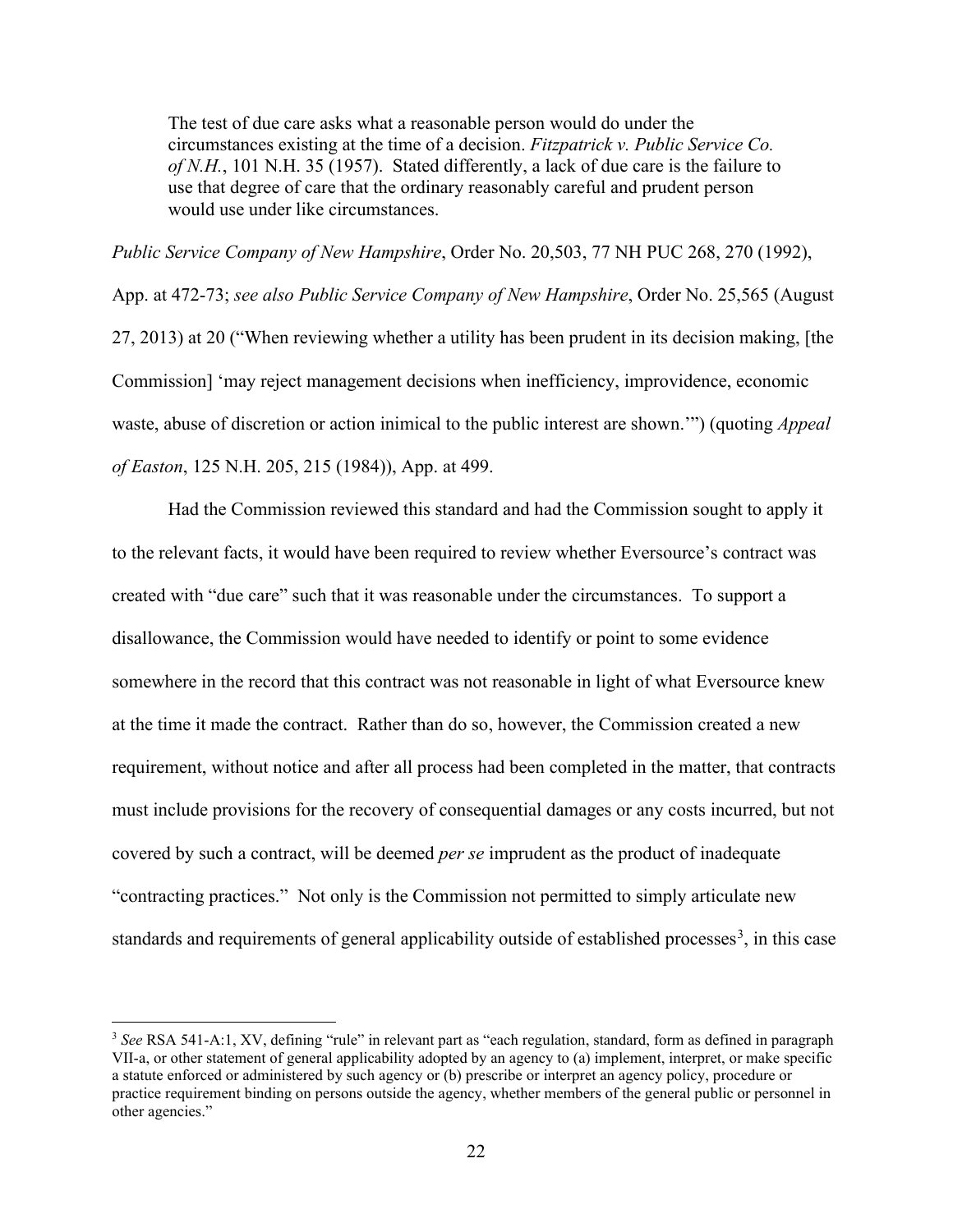it did so without any of the analysis required by the law and without the notice required to comport with due process. This the Commission cannot do, and the Court should not allow.

In conclusion, the Commission erred by failing to identify any evidence supporting its conclusions, by failing to identify the appropriate legal standards, by failing to apply the legal standard to the facts, and by failing to adequately articulate and support the reasons for its conclusions as required by law. As a result of these shortcomings, the Commission has inappropriately denied Eversource the ability to recover the costs of prudent capital projects. This Court should accept this appeal to correct these unlawful and unreasonable conclusions, and to clarify the issues of law and process presented in this matter.

# <span id="page-24-0"></span>**i. PRESERVATION OF ISSUES FOR APPELLATE REVIEW**

Each issue raised in this appeal has been presented to the Commission by Eversource in its Motion for Reconsideration dated August 27, 2021 and has been properly preserved for appellate review.

Respectfully submitted,

PUBLIC SERVICE COMPANY OF NEW HAMPSHIRE D/B/A EVERSOURCE ENERGY

By its Attorney,

Dated: October 27, 2021

By:  $\Box$ 

Matthew J. Fossum N.H. Bar No. 16444 Senior Regulatory Counsel Eversource Energy Service Company 780 N. Commercial Street Manchester, NH 03101